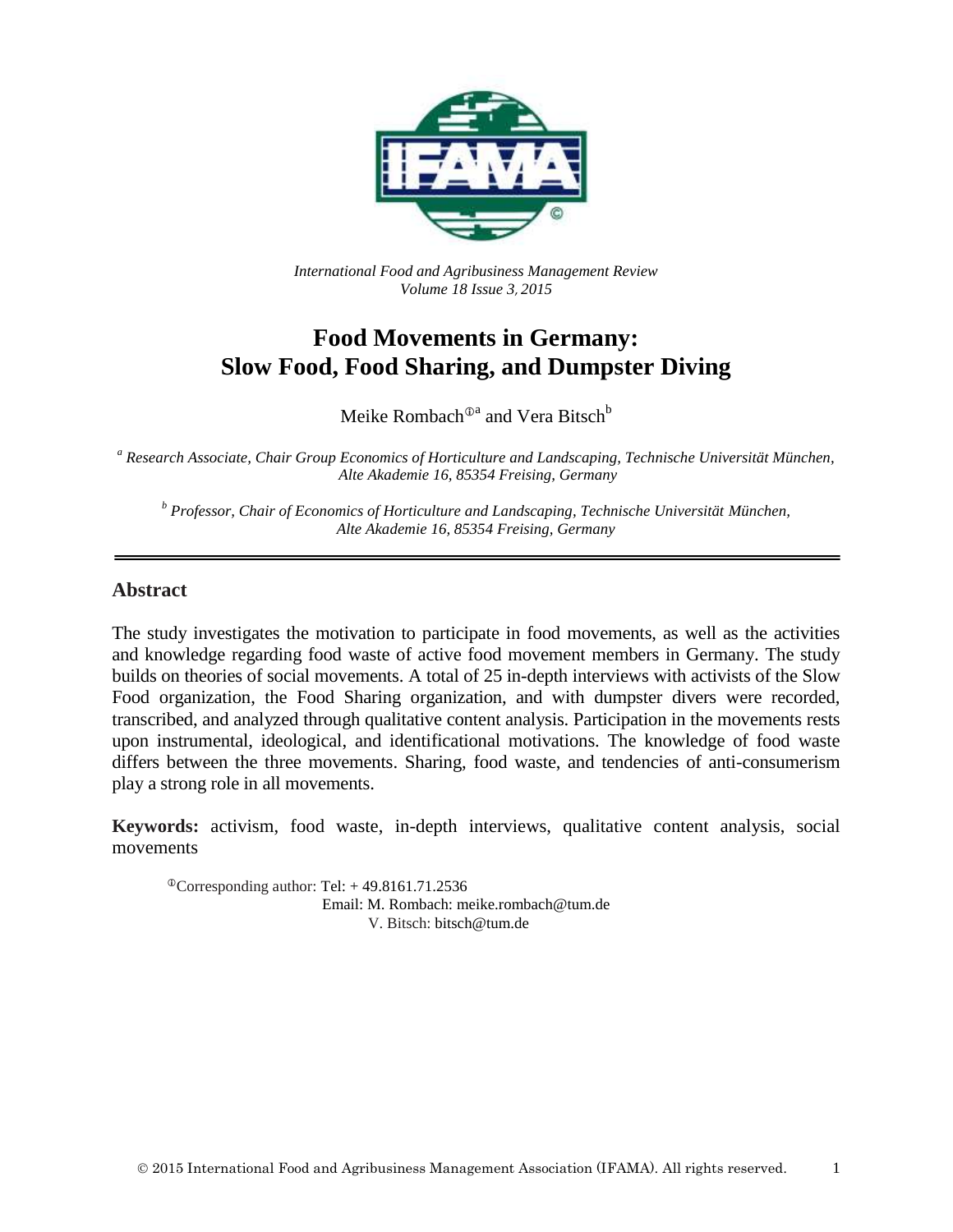### **Introduction**

In Germany, food waste occurs in agricultural production, post-harvest, processing and private households (Gustavsson et al. 2011). Food waste is estimated at 11 million tons per year; about 65% of which are avoidable and partly avoidable. The term avoidable refers to food waste that is still safe for human consumption at the time of disposal. Partly avoidable relates to consumer habits such as cutting off bread crust or apple peal. The amount of avoidable and partly avoidable food waste results in approximately 21.6 million Euro per year (Kranert et al. 2012). Governmental and political initiatives address food waste through awareness campaigns and targeted projects (Kranert et al. 2012, Lebersorger and Schneider 2014). In addition, individuals and non-governmental groups aim to reduce food waste. Food movements targeting the reduction of food waste include the Slow Food organization, Food Sharing, and dumpster diving.

In 1987, Slow Food was founded as a countermovement against fast food in Italy to preserve local Italian food traditions and regional food products. Over time the local organization developed into an international organization with 100,000 members in about 130 countries around the world. Membership is organized in local sections, which are coordinated at the international headquarter in Italy (Sassatelli and Davolio 2010). In Germany, Slow Food started in 1992 and currently has 12,000 members organized in 80 local sections (Slow Food 2015). In each country, Slow Food advocates the production of sustainable local food and small-scale business. Further goals include the preservation of biodiversity and the reduction of food waste. The organizational mission states that food should be good, clean and fair (Jones et al. 2003, Sassatelli and Davolio 2010). Slow Food is criticized to be affordable only by wealthy members of the society, since it focuses on expensive gastronomic products (Chrzan 2004, Laudan 2004) and presents rurality in a nostalgic and romantic view (Jones et al. 2003).

Food sharing occurs in various forms, for instance in underground restaurants, or within an organization called Food Sharing. In both cases, it involves using a social network or an online platform to distribute food items among registered users (Kera and Sulaiman 2014, Ganglbauer et al. 2014). In Germany, Food Sharing has approximately 28,000 registered members, exchanging food items through a platform without paying fees (Ganglbauer et al. 2014). Shared food items are leftover foods from private households, as well as groceries donated by local retailers or growers (Lubeck 2014). Ganglbauer et al. (2014) explain that the food is collected by volunteers that offer the items on the platform. Exchange with members requesting the items takes place mainly in person. The offering side is free to accept or decline a food request. Retailers and producers have legal agreements with the organization that the consumption of the donated food is the personal risk of the Food Sharing member (Lubeck 2014). In Germany, the organization has been active since 2012. It resulted from two independent initiatives against food waste. The idea of an internet platform to share food was developed by in the context of the movie "Taste the Waste," while at the same time a student group together with a journalist developed a similar idea. Both initiatives collaborated and the Food Sharing organization and platform were realized through crowdfunding (Food Sharing 2015).

Dumpster diving is an activity that occurs in many developed countries, for instance in parts of Europe, in the U.S., and in Australia (Fernandez et al. 2011). Dumpster diving involves opening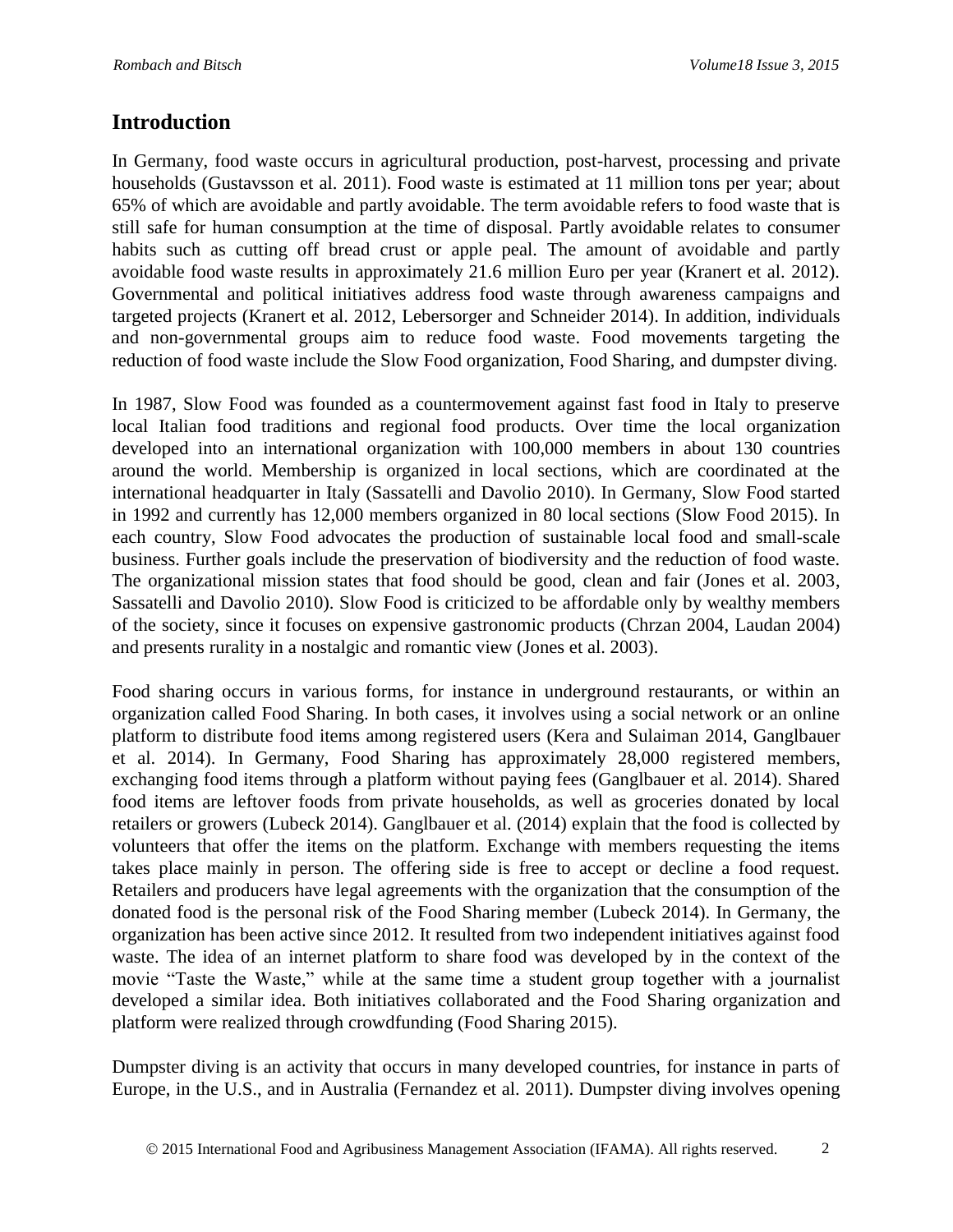commercial garbage containers and collecting food items. Despite considered unmarketable by the owners, dumpster divers perceive many food items as still suitable for human consumption. Dumpster diving is often socially marginalized and a result of poverty. Depending on the country and its legislation, the activity can be a punishable offence. In Germany, dumpster diving is illegal (see German Criminal Code §123, §242, §244, and §303). Nevertheless, the situation is handled differently in practice. Dumpster divers are either not reported, since retailers fear negative media attention or courts treat it as neglectable. Hours of community service were so far the hardest punishment in Germany; the majority of cases were dropped due to pettiness (Noack et al. 2014). Dumpster divers collect food either as individuals or in groups. Dumpster diving can be considered as a form of anti-consumption (Nguyen et al. 2014), and as an act to reduce food waste and to oppose current food systems (Fernandez et al. 2011). The phenomenon of dumpster diving is likely to have been present in developed countries all along, but since the mid-2000s it is receiving public and scientific attention (Eikenberry and Smith 2005, Edward and Mercer 2007).

Food movements are a form of social movements. Social movements are defined by their shared normative orientation, collective identity, orientation toward change of political or cultural conditions, and shared actions related to their change program (James and Van Seeters 2014). One of the common denominators of the three movements analyzed is aiming at the reduction of food waste. The study investigates what motivates members to become active in their respective movement, how active members of each movement perceive their contribution to the reduction of food waste, as well as their knowledge about food waste and about other movements. As food movements and their activities are gaining popularity in Germany, managers in agrifood chains will benefit from understanding the movements, since they are impacting consumer trends relevant to value chains in the agrifood industry, as well as their image in the society. This understanding will be useful in developing strategies and addressing current trends and media critique.

## **Literature Review**

Social movement theories explain that people participate in social movements based on three main motivations, namely instrumental motivation, identificational motivation, and ideological motivation (Klandermans 2004). Motivation refers to the accomplishment of goals. It includes an impetus or an inspiration to extend efforts to reach that goal. Motivation theory distinguishes the level of motivation and the orientation of motivation. The orientation of motivation refers to the underlying attitudes and goals, which explains how people are driven to act (Ryan and Deci 2000).

Social movements and, in particular, activities being organized through the movements, depend on member commitment. Commitment theory distinguishes between three types of commitment, namely continuance commitment, affective commitment, and normative commitment. Affective commitment is based on emotional attachment to an organization or movement. It implies a member's wish to be a part of the movement. Identification with the goals and values is likely. Continuance commitment implies a fear of loss, and considers advantages and disadvantages of being part of a movement. The fear of loss can relate to monetary, as well as social aspects.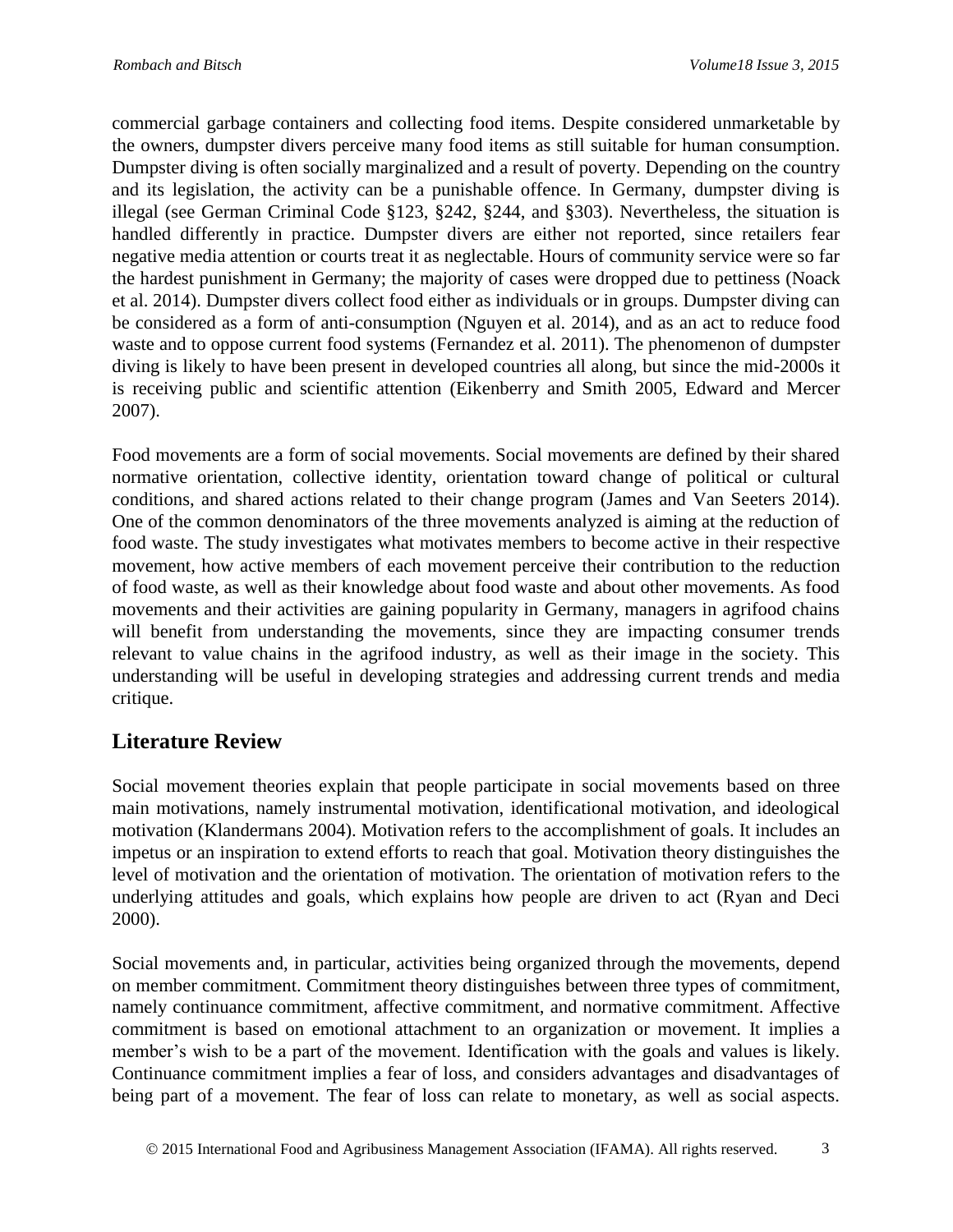Normative commitment relates to an obligation to be part of a movement. The three types of commitment affect participation, and are not mutually exclusive (Allen and Meyer 1990).

The existing body of literature on the three food movements analyzed concentrates on political and organizational aspects. Only a small number of studies focus on members, their interests, motivations, and activities (see Figure 1). Germov and Williams (2008) researched visitors' experience with Slow Food during an annual Slow Food festival in Melbourne (Australia). They conducted in-depth interviews with 33 Slow Food members, which they analyzed through qualitative content analysis. Interviewees associated Slow Food with good, healthy, local, and fresh produce, and hand-made production processes. All interviewees considered the Slow Food mission as very important, and some even incorporated components in their daily routines. Interviewees engaged in food production highlighted the Slow Food network as main motivation to join the organization. In addition, they mentioned economic and social benefits.



**Figure 1.** Theoretical Framework of the Study

With respect to the benefits, the Slow Food network plays an important role since it facilitates consumer-producer interaction and members feel valued and belonging to the community. For Italy, Leitch (2003) emphasized the Slow Food network, since it unites consumers and producers due to its unique principles of consumption, environmentalism, and social activism. However, Germov and Williams (2008) showed that the Australian interviewees had little interest in social and political activism, even if part of their interests was to change the prevailing consumption practices. These findings confirm a study by Gaytan (2003) who found a lack of interest in political activism among Slow Food members in Northern California.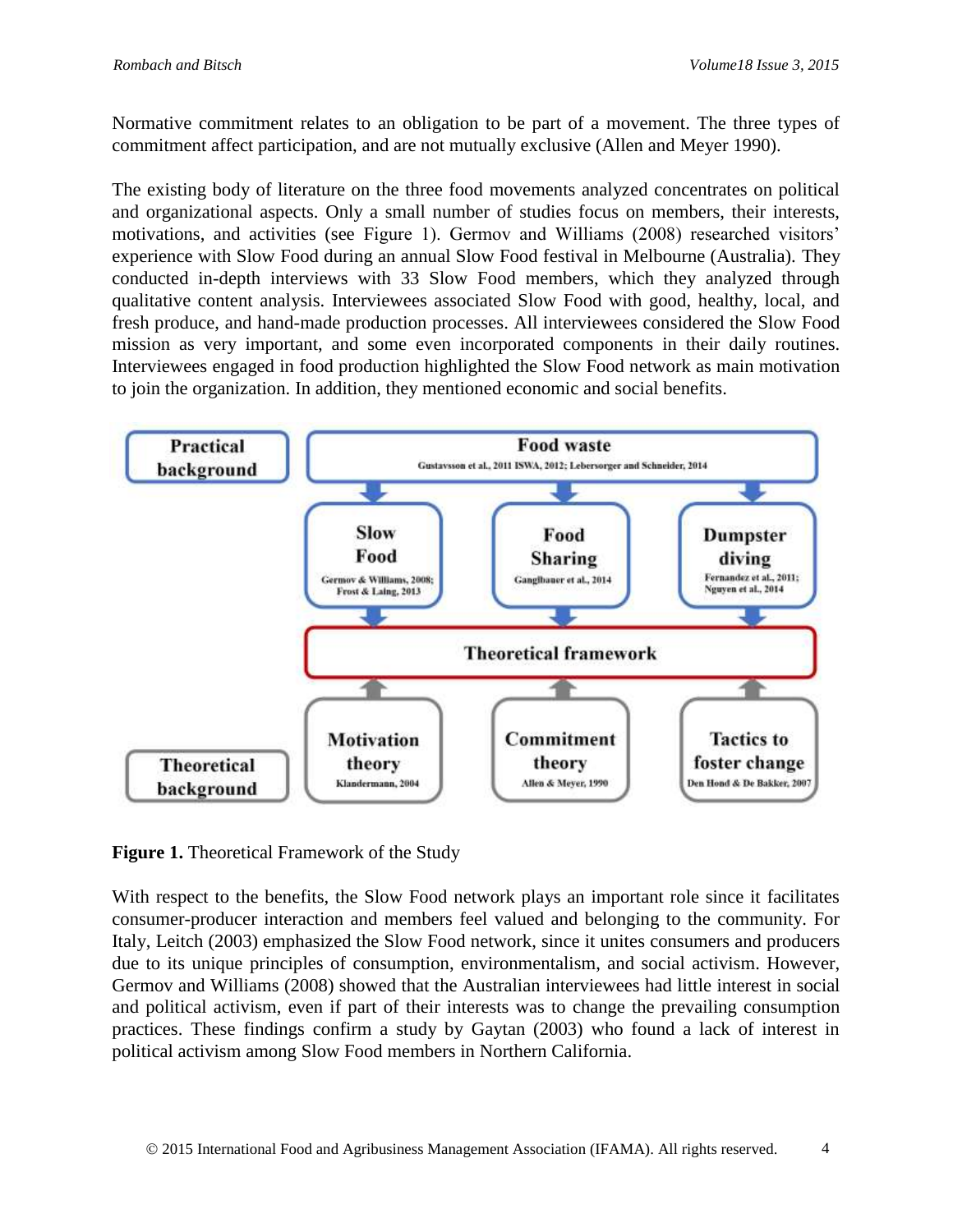Frost and Laing (2013) investigated the nature of Slow Food events in Italy, Australia, and New Zealand. Their multiple case study focused on five Slow Food events, namely Salon del Gusto, Terra Madre, Barossa Slow, Festa della Vendemmia, and Marchfest. The websites of the events were analyzed through a discourse analysis approach. The events showed characteristics of activities performed in social movements. The movement character is highlighted through the use of political or evocative language to promote the link between politics, food, and their regional identity. Also, the use of political imagery, for instance, people associated with uprising, such as Che Guevara, indicates the desire to promote change. Further evidence of the movement character is provided through the promotion of the events by Carlo Petrini, the founder of Slow Food, or well-known locals. The champions are meant to have an exemplary function and represent the change. The use of a champion is common practice within social movements. Considering food waste, the Slow Food website (2015) states that the organization is particularly concerned about food waste. Up to now, this claim has not been substantiated by scientific papers. Food waste related activities of Slow Food, including the members' perception of those, as well as the knowledge of food waste, and of other food movements addressing the issue are so far unexplored.

Ganglbauer et al. (2014) researched the online interaction of Food Sharing members. Their media analysis covered 3,242 comments from members active on Facebook and on the Food Sharing homepage. The qualitative content analysis brought up frequently discussed topics, such as dumpster diving, agriculture, gardening, food sharing experiences, food, and food waste. The researchers identified social, ecological, and economic motivations to participate in Food Sharing. The social and ecological motivations are mainly related to responsibility, for instance supporting people in need or preventing food from being wasted. Members perceive their actions, e.g., sharing of food and avoiding food waste, as a contribution to society and the environment. Few members admitted to economic motivations, stating that Food Sharing is needed to sustain their living. Olson (1965) argued that people will participate in a social movement, if they know their contribution is valuable for the movement or if they can benefit from the efforts of others (free riding). In contrast to other organizations or movements, free riding is not perceived as negative among Food Sharing members (Ganglbauer et al. 2014). They accept the use of the network to access food without contributing. In this context, Ganglbauer et al. (2014) underlined the social motivations of Food Sharing participants.

The topics discussed by Food Sharing members, e.g., dumpster diving, indicate knowledge of other food movements. The organization's motto "Food sharing instead of wasting" implies that members are knowledgeable with respect to food waste. Due to the absence of classical free riding, the organizational activities show the underlying characteristics of a social movement, fostering change. Ganglbauer et al. (2014) do not provide explicit information on activities, knowledge of food waste, and other food movements, since their paper focused solely on online interactions.

Fernandez et al. (2011) researched dumpster diving as a part of an anti-consumption movement in New Zealand, and found strong economic motivations. The study was based on 14 in-depth interviews and two participatory observations of dumpster diving activities. The participating divers were recruited via online communities. Fernandez et al. (2011) found the following main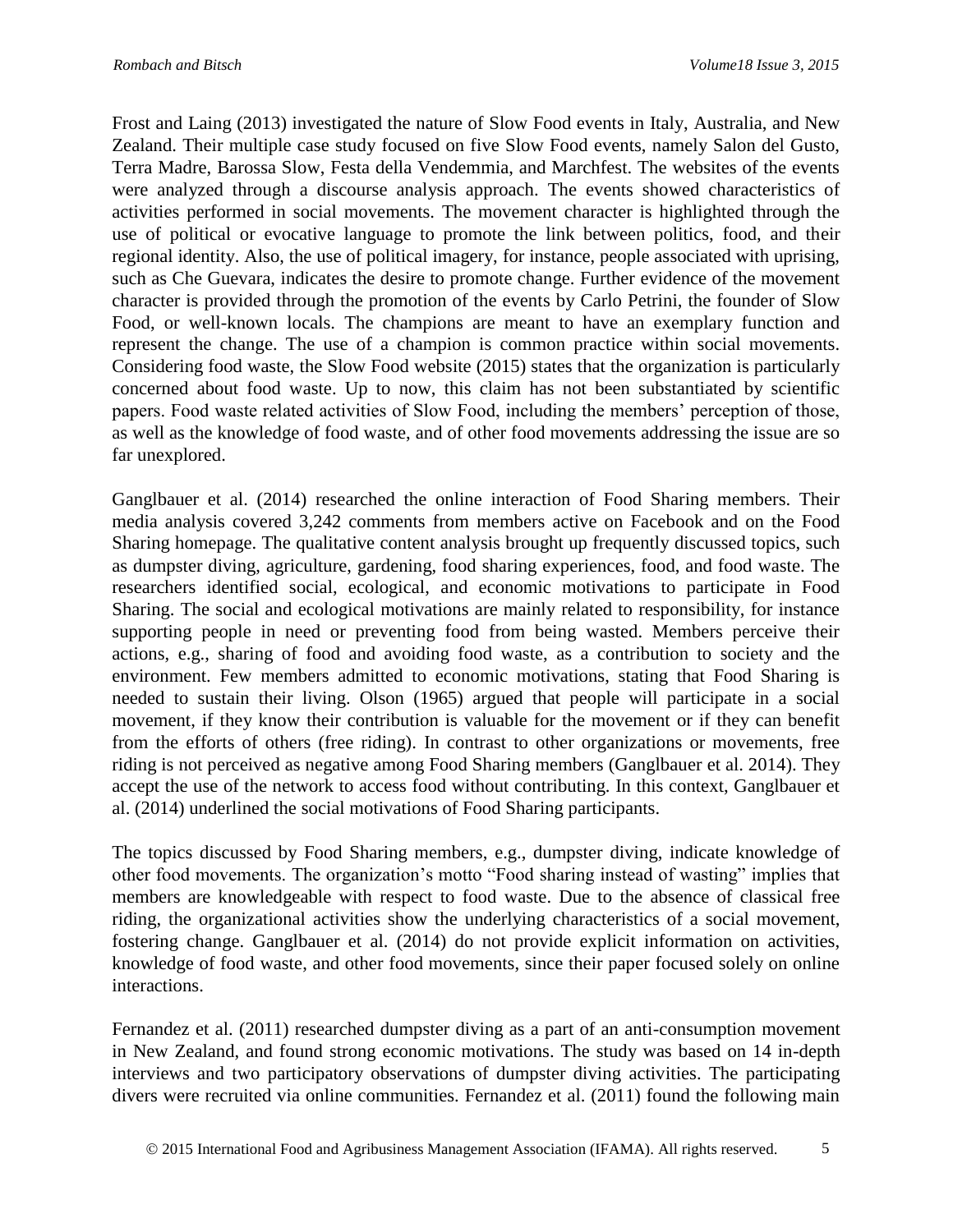motivations to dumpster dive. Survival and earning or saving money were presented as economic motivations. Ideological motivations included a hero identity, since participants believed their activity is a beneficial contribution to the society, because it reduces food waste. Further ideological motivations were resistance to the market system, the avoidance of employment, and not contributing to the market. Psychological motivations were participation in the community, enjoyment, and surprise. The economic motivations are in line with previous findings by Eikenberry and Smith (2005) who researched dumpster diving by low income groups and homeless people. Differently, Fernandez et al. (2011) included participants from various social status groups.

Also, Nguyen et al. (2014) investigated activities of dumpster diving groups in the U.S. The study was based on a mixed method approach. Methods of investigation included participatory observation of dumpster diving activities, interviews, and text analysis. Besides dumpster diving as an activity, the study also analyzed diving dinners. Diving dinners are meals prepared with food collected from dumpsters. The study identified themes of anti-consumption, the estheticization of trash, resource reversal, and the importance of sharing. The estheticization of trash includes the cleaning and processing of food coming from dumpsters, in order to let it appear as regularly purchased food. The underlying reasons are either shame or pride. Some divers want to present their activities since they are proud that they can prepare full meals from collected food items; other divers want to hide their activities, since they fear negative reactions and stigma from their social environment (Nguyen et al. 2014). Resource reversal had a deep meaning for dumpster divers who participated in the study. The society regards food items coming from dumpsters as not valuable. In contrast, dumpster divers consider this food as means of living that still provides pleasure and nutrition. Therefore, they reuse the items as an act against waste and unnecessary disposal. The aspect of sharing is closely connected. Since dumpster divers perceive the items as still good for consumption, they share the "reclaimed" groceries with friends and family, or donate them to soup kitchens (Nguyen et al. 2014). In general, sharing represents an act of solidarity (Belk 2014, Kera and Sulaiman 2014, Nguyen et al. 2014).

Judging from the previous studies discussed, motivations to participate in food movements reflect the categorization made by Klandermans (2004), differentiating instrumental, identificational, and ideological motivations. Psychological and economical motivations of dumpster divers (Fernandez et al. 2011) can be summarized as instrumental motivation, since individuals have pragmatic interests to be part of the movement. With respect to Food Sharing members, motivations are similar, but the context is different (Ganglbauer et al. 2014). Intrinsic motivation represents a form of ideological motivation, since members wish to comply with social values. The need to sustain a living is an instrumental motivation. In addition, evidence is presented that Slow Food, Food Sharing, and dumpster diving are food movements and related activities are in line with activities in social movements fostering change. Since this evidence is not sufficient to evaluate whether members engage in the activities to fulfill their individual needs, or as a form of social activism, a typology of interaction tactics, developed by Den Hond and De Bakker (2007), is applied in order to identify the nature of activities.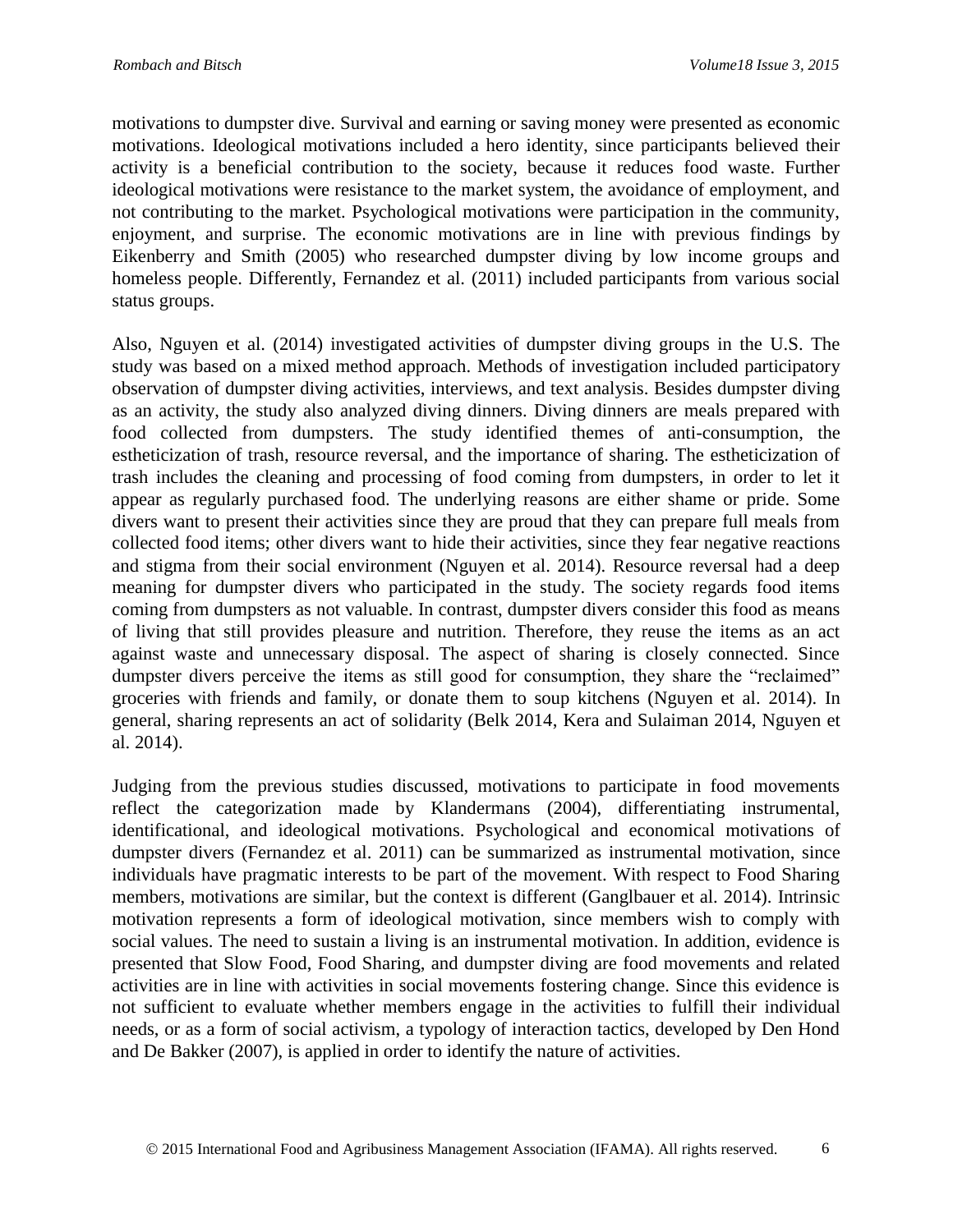As activities in social movements are meant to foster change (James and Van Seeters 2014), action tactics can be based on damage or gain as the intended outcomes. Damage and gain refer to the disturbance or support of the operations of decision makers, e.g., governmental authorities or firms. Further distinctions are symbolic versus material damage or gain. Material damage and gain refer to resources or technologies, whereas symbolic damage and gain refer to dominant meanings, ideologies, and discourses. Symbolic damage includes writing protest letters, rallies, petitions, and negative publicity. Symbolic gain refers to voluntary action and positive publicity. Examples of material damage are sabotage, lawsuits, and boycott. Intended purchase in one shop over another (so called "buycott") and cooperation are examples of material gain (Den Hond and De Bakker 2007).

# **Methods**

The study follows a qualitative research approach and is of an explorative nature. Qualitative research approaches allow an in-depth exploration of new research topics, and to develop theory and propositions for later studies (Bitsch 2005). Up to now there is a very limited number of studies on German food movements. Although there are several studies on the amount and composition of food waste, food waste and food movements have not been put in context, yet.

In line with the qualitative approach, in-depth interviews allow the exploration of a phenomenon from the point of view of the research participants. In-depth interviews are often used if the perception and experience of individuals are researched. In addition, in-depth interviews are considered useful if a sensitive topic is discussed (Hsieh and Shannon 2005). Since the study focuses on the experience and opinions of food movement members, in-depth interviews are suitable. For illegal activities, such as dumpster diving, few other data collection methods are available. In addition, the method allows interviewees to freely express themselves based on their own perspective (Neves et al. 2013). Using a quantitative tool, e.g., a survey questionnaire, participants must choose from a pool of prepared answers, which would be a drawback in this context. According to Bitsch and Yakura (2007) in- depth interviews as a qualitative research tool, allow to provide rich and detailed information, which are a requirement for a study being framed in social realities and cultural context.

In 2014, twenty-five in-depth interviews were conducted in Germany. Of the ten Slow Food members interviewed, five were actively involved in leading roles, up to the board of directors. The interviewees with leading roles were between 30 and 50 years old and came from different professions, including the computer industry, film industry, finance, education, and gastronomy. Another five interviewees were part of the Slow Food Youth movement and between 20 and 40 years old. Three interviewees were students; two came from education and gastronomy. Slow Food Youth members lived in larger cities in Germany. Of the fifteen dumpster divers interviewed, five also were active volunteers at Food Sharing. They participated in dumpster diving on a regular basis, as individuals or in groups. The dumpster divers interviewed came from urban, as well as rural areas. They were between 20 and 30 years old. Among the interviewees were students, professionals, as well as unemployed and homeless people. The dumpster divers who were also Food Sharing volunteers were predominantly skilled workers or from lower social classes.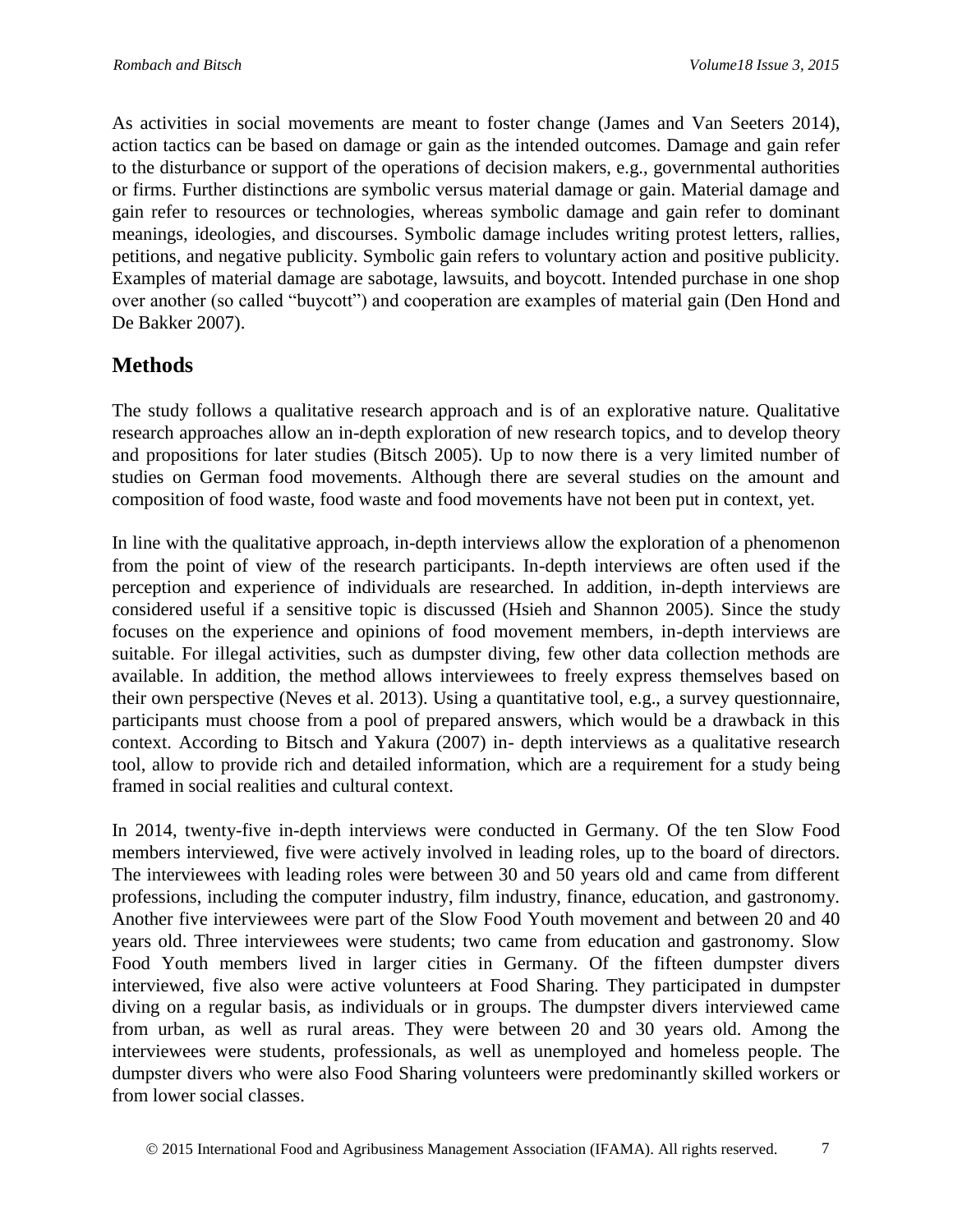Interviewees were recruited through social networks on the internet, and through the personal networks of the researchers. All interviewees of the Slow Food and Food Sharing organizations were recruited through social networks, such as Facebook. As both the Slow Food and Food Sharing organizations rely heavily on social networks and on their online presence, this type of recruiting seems appropriate. Since dumpster diving is considered illegal in Germany, interviewees were recruited through the researchers' networks and subsequent snowball sampling. Alternative ways of sampling would not have been possible, since the total number and composition of German dumpster divers and active Food Sharing participants remains unknown.

Each interview lasted 45 to 90 minutes, and took place face-to-face or over the phone, depending on the interviewees' preferences. Fifteen face-to-face interviews took place in neutral quiet locations, such as offices or the university library, or in private rooms of the interviewees. The other ten interviews were held over the phone. A semi-structured interview guide, outlining the topics of discussion, was used in each interview. As an example, the set of questions used for Food Sharing members is provided in the Appendix. Topics were addressed through open-ended questions, and were discussed following the conversational flow of the interviews. The questions asked were adjusted to the individual case during each interview. The first author, as well as two trained students conducted the interviews.

Interviews were audio-recorded, transcribed verbatim, and analyzed through qualitative content analysis. Qualitative content analysis can be seen as a process that allows transforming and pooling raw text into categories and themes based on inference and interpretation. The analysis is based on inductive reasoning, where ultimately themes arise from the data through constant comparison. Steps of the analysis included open coding and establishment of categories, and finally, the identification of motivations and action patterns for individual interviewees. Furthermore, within movements and between movements results were compared and contrasted.

During the process of open coding, labels that describe the key thought of a statement have been assigned to text fragments. Therefore, the transcripts were carefully read word by word several times. Afterwards, the codes were reconsidered and renamed, in a manner that they represent also the underlying meaning, and not only the key thought. In the next step, the codes were grouped together in categories with respect to their meaning, links, and relationships. For both steps, the software package Atlas.ti was used. Atlas.ti allows analyzing the raw text in a systematic and structured manner since it provides tools to code, annotate, and retrieve text. Each code and category was defined, and supported with original statements coming from the raw data. Categories and statements served for further interpretation. Table 1 shows three examples of categories, including their definition, and an interview excerpt as an example.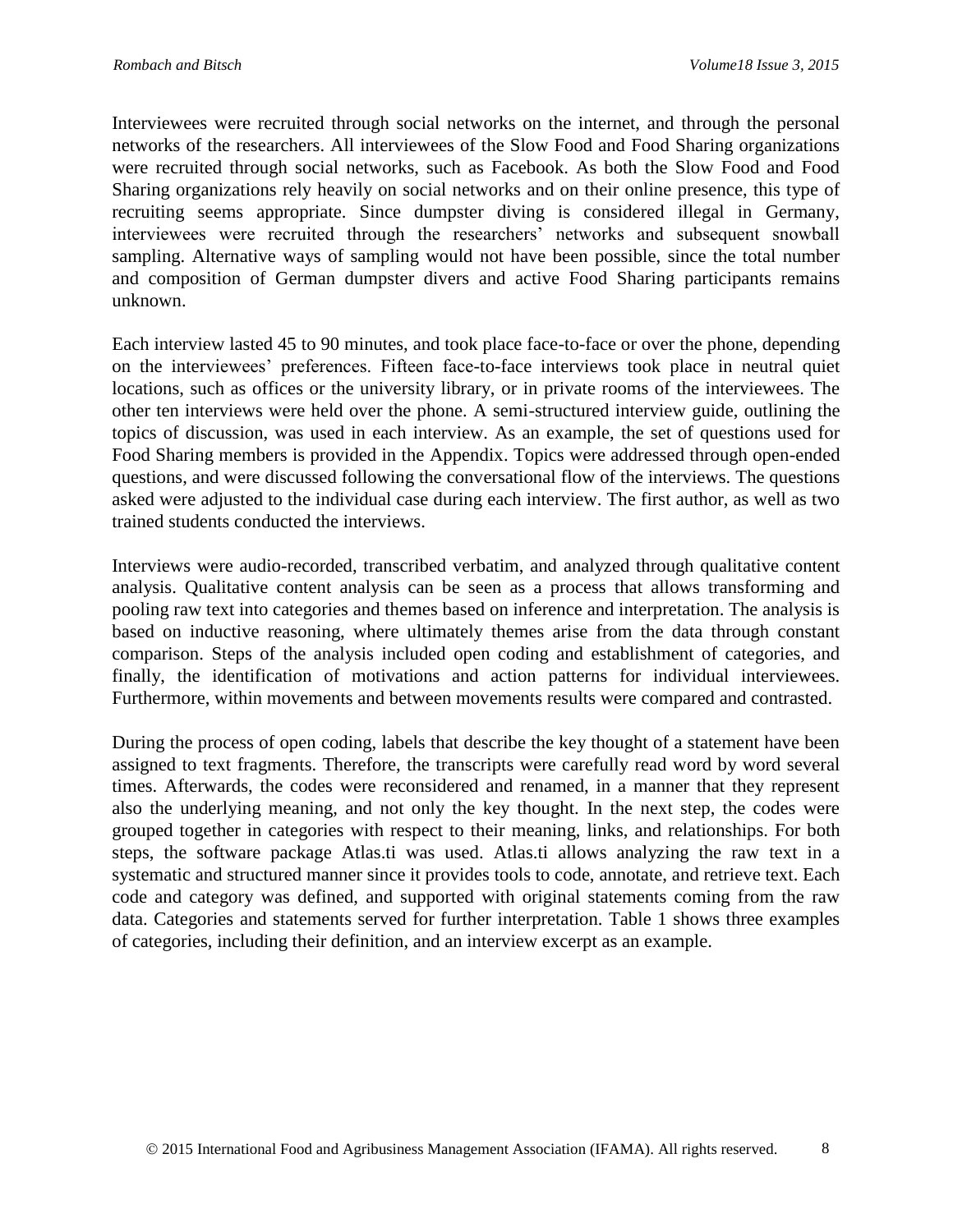**Table 1.** Examples of Coding for Motivations to Participate in Food Movements

| Category                               | <b>Definition</b>                                                                                                                                                                                                 | <b>Statement</b>                                                                                                                                                                                                                                                                                                                                                                                                                                                       |
|----------------------------------------|-------------------------------------------------------------------------------------------------------------------------------------------------------------------------------------------------------------------|------------------------------------------------------------------------------------------------------------------------------------------------------------------------------------------------------------------------------------------------------------------------------------------------------------------------------------------------------------------------------------------------------------------------------------------------------------------------|
| <b>Instrumental</b><br>motivations     | Motivations of members to participate<br>in their respective movement are in<br>line with economic and psychological<br>benefits. These benefits are of a<br>pragmatic nature for the individual<br>members.      | "As a student, of course you are not<br>blessed with a high budget. So, it is<br>lucrative if you eat well, but you pay<br>nothing []" (Dumpster diver,<br>Munich, male, 20-30 years old,<br>student).                                                                                                                                                                                                                                                                 |
| <b>Ideological</b><br>motivations      | Motivations of members<br>are<br>in<br>accordance or in contrast to social<br>norms and values; includes political<br>and social viewpoints with respect to<br>the market system, consumption, and<br>food waste. | "I eat every day (laughs). So that's an<br>existential human thing that you just<br>have to eat something. And, somehow,<br>nobody wants that one's means of<br>satisfaction bring harm to others. And<br>that is otherwise unfortunately often<br>the case" (Slow Food Youth member,<br>Düsseldorf, female, 20-30 years old,<br>student).                                                                                                                             |
| <b>Identificational</b><br>motivations | Intrinsic motivations of members are<br>in line with the goals and principles<br>of their respective movement.                                                                                                    | "But this is such a big amount of<br>food. We need to distribute every-<br>thing. In shared flats, to my friends,<br>the<br>acquaintances,<br><i>on</i><br>road<br>sometimes directly to the citizens or<br>to the homeless, to the beggars. I<br>walk around and really distribute it<br>directly to the people, to make them<br>That is<br>impressive<br><i>aware.</i><br>an<br>experience []" (Food Sharing<br>member, Stuttgart, male, 20-30 years<br>old, actor). |

### **Results and Discussion**

The result section consists of four parts. The first part discusses motivations to participate in food movements. The findings are compared to and contrasted with prior studies, and presented according to the classification into instrumental, ideological, and identificational motivations. The second part focuses on members' knowledge of food waste and other food movements, which addresses a research gap. The third part presents activities to reduce food waste. The last part analyzes the nature of activities carried out by members of food movements in the context of social movements, and fostering change.

### *Motivations to Participate in Food Movements*

Slow Food members highlight health, pleasure, good food, and concerns about agricultural production practices and animal welfare as motivations to participate in Slow Food. In addition, they have an interest in the organization's activities, seek for social activism, and have a strong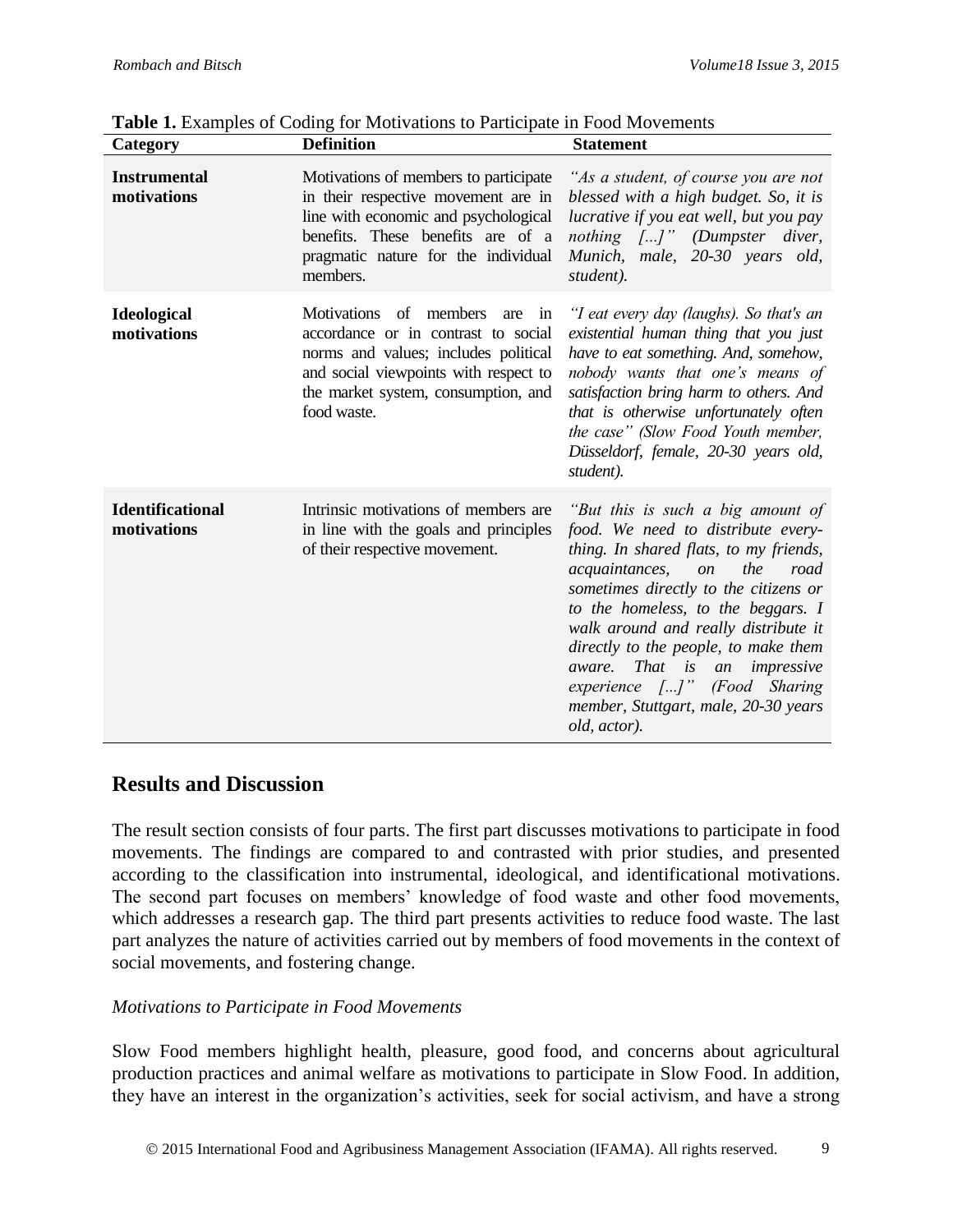interest in reducing food waste. Further motivations are to promote local food, to change the value of food within the German society, to reduce over-consumption, and get away from a "hectic" lifestyle. These findings are in line with the existing body of literature, and with the organization's goals and principles (Leitch, 2003, Sassatelli and Davolio 2010, Germov et al. 2011, Frost and Laign 2013). Different from Germov and Williams (2008), interviewees show high interest in activism. The statements below exemplify the motivations of interviewees to be actively engaged in Slow Food, and in particular, involved in activities to reduce food waste.

*"I would like that more people are aware of this issue. The fact that we have to act, that we do not face the situation, where I have the option to say, I cannot do anything. This is perhaps a bad situation, but retreat is not a solution. It is also not an excuse to say politics takes time to do something. I think food is a political act everyone does several times a day, and so I get involved politically. So, I can do something" (Slow Food Youth member, female, Regensburg, 20-30 years old, teacher).*

*"In order to make people more aware of what is thrown away. I think food waste actually arrived in many people's minds. So many people know this, but if you look at the aspect of appearance. It still tastes good and you can feed quite a few people if you simply consider this mountain of vegetables that would have been otherwise just thrown away. This picture provides another connection to the people" (Slow Food Youth member, Essen, female, 20-30 years old, student).*

The study included members of Slow Food Youth, which were intensively involved in activism with regard to food waste and food commensality. These interviewees were young adults with occupations that allowed for time to participate in the movement, e.g., students. Other members had a professional background that provided them the opportunity to integrate their activities regarding food waste in their professional activities. For example, teachers organized class trips and meetings with experts, where students had an opportunity to gain direct insights into the food waste problem. Participants in the study by Germov and Williams (2008) were mature agricultural producers that were running their own businesses. Compared to agricultural producers, teachers and students are more likely to have leisure time for Slow Food activities. The occupational background of interviewees can be seen as an explanation for the differences between the two studies. Also, when comparing within the movement, Slow Food Youth members have higher interest and involvement in contributing to public awareness and related activism, e.g., demonstrations and events that attract public attention, than members in leading roles. Interviewees with leading positions were more interested in activities related to high quality food. This result is surprising, since members in leading roles have committed to representative, organizational, and administrative duties, which would be expected to coincide with a strong interest in publicity.

German Food Sharing members have similar motivations as Slow Food members. Their motivations are to reduce food waste, to act against overconsumption, and to promote the value of food and food commensality within Germany. In contrast to Ganglbauer et al. (2014), instrumental motivation was not found. The interviewed members state that instrumental motivations are also undesired by the organization. Saving money or material gain are exclusion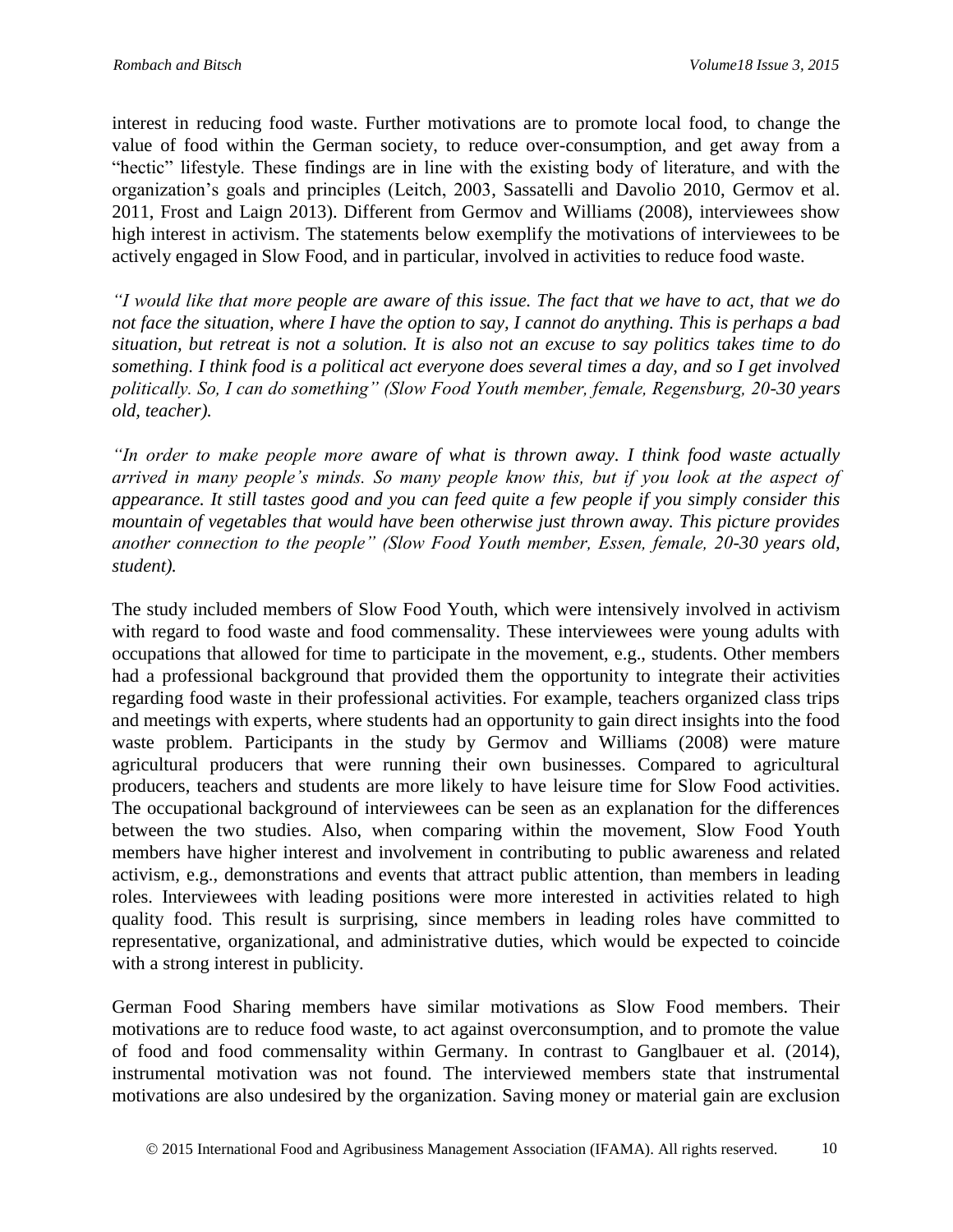criteria from the organization. The difference can be explained by the fact that this study interviewed volunteers who collect items from markets, retailers, and growers. The volunteers are required to follow the organizational philosophy since they have a representing role. Ganglbauer et al. (2014) analyzed posts from all members registered on the Food Sharing website. Accordingly, their study included members that do not volunteer, but use the network for their benefit. These ordinary members do not need to follow the code of conduct. Volunteering at Food Sharing requires identification with the organization, ideological motivation, and commitment. It requires an integration of these activities in the individuals' weekly routines. In addition, members must show efforts to obtain the status of volunteers who collect the food items, the so-called food savers. Volunteers representing the organization in public are known as a food ambassadors.

*"To me it is very clear that each Wednesday and Saturday I am at the market to collect the items. This is part of my appointment book. Well, this is standard" (Food Sharing member, Munich, female, 20-30 years old, student).*

*"All food savers are trained. You are required to sign a waiver, so the whole thing is legal. You need to pass a quiz to show that you understand what you are doing. Yes, and then you will be verified. You must have done three test collections with an ambassador or a more experienced food saver" (Food Sharing member, Ulm, male, 20-30 years old, actor).*

Both statements emphasize the importance of commitment in food movements. As discussed by Allen and Meyer (1990), organizational commitment, in this case commitment to Food Sharing, relates to the affinity of Food Sharing members towards their organization. The wish to belong, and the efforts made by interviewees to attain volunteer status are not based on moral obligation or normative pressure. Members' affective commitment is a sign of a strong identification with the movement.

Dumpster divers want to save money, believe they contribute to the common good through saving food from going to waste, and want to take a stand against the market economy. Some enjoy the stimulation from performing illegal activities. Among the dumpster divers interviewed instrumental and ideological motivations are dominant.

*"Due to being in need. If you have almost no money or no money, then you have to stop thinking. You just try it because you are hungry"(Dumpster diver, Munich, male, 20-30 years old, student).*

Some dumpster divers reported as their motivation to sustain their living as a student. Others underlined their unwillingness to work, and regarded dumpster diving as an opportunity to access free food (see also Fernandez et al. 2011). Other interviewees stated not to be in need themselves, but being in contact with homeless people or retirees who improve their living through dumpster diving. These findings confirm the study by Eikenberry and Smith (2005) who identified dumpster diving as a common practice among low-income groups. Our study adds that also retirees are among low-income groups that rely on dumpster diving to improve their living.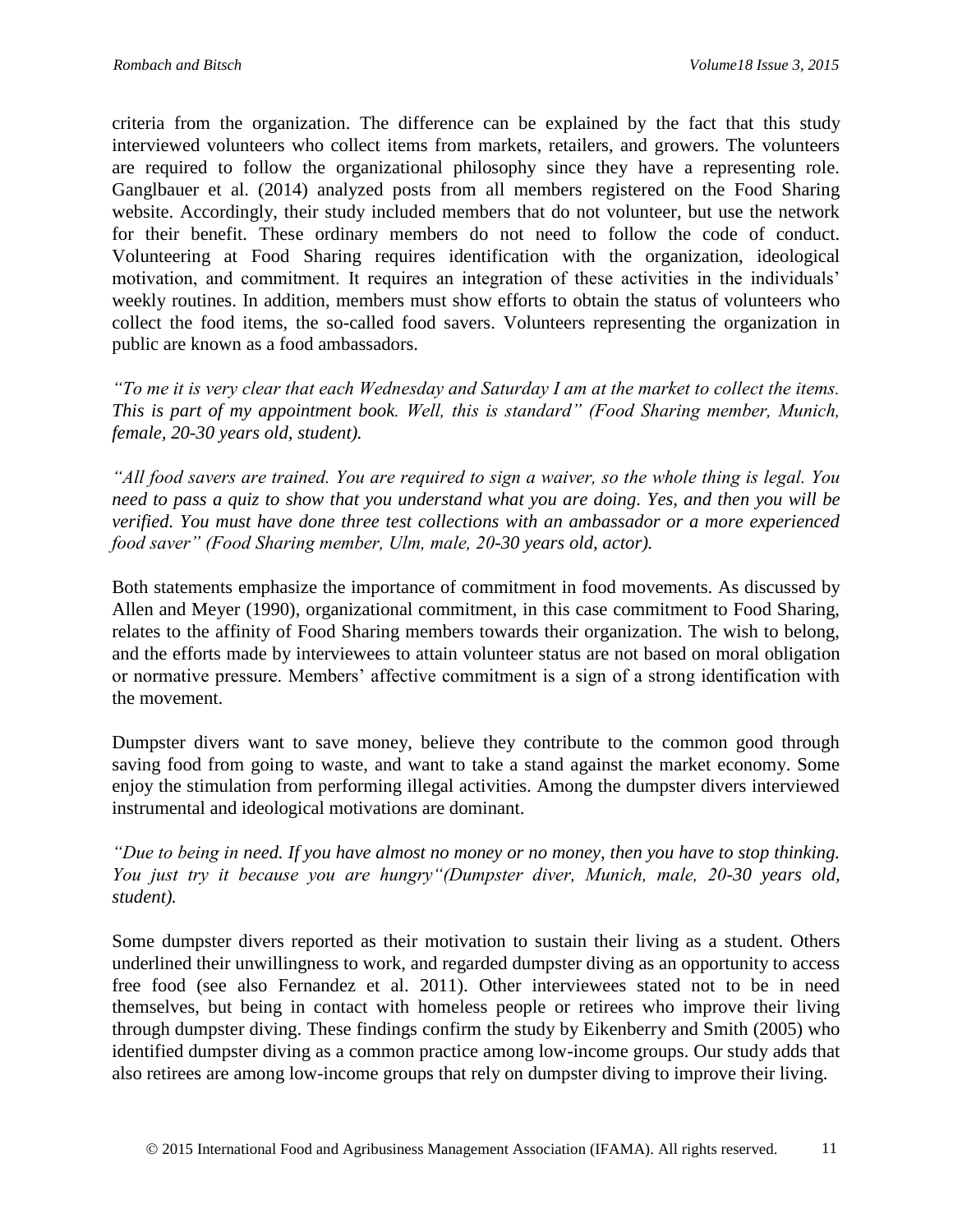Considering the ideological motivation, some dumpster divers outlined that they dislike the market system and the prevalence of consumption within the society. They blame "mindless consumers" and retailers for food waste. They consider dumpster diving as acting against the system and advocate the reduction of consumption (see also Nguyen et al. 2014). Another group is mostly concerned about food waste and wants to actively act against it, as well as raise awareness in the society.

*"But now I'm no longer excited when I go to the dumpster. This became a routine for me. Moreover, I do this on public garbage cans, right on the roadside. That is nothing to me, even if ten people pass by. In addition, I want to do it in public, so people know, okay, there is somebody who is not in need but still does it. I used to work, for example, in the municipality, I am a relatively well-known face, and many people know me. I want to send a signal. People, there is so much inside, food, that is incredible" (Dumpster diver and Food Sharing member, Stuttgart, male, 20-30 years old, actor).*

Divers with strong ideological motivations to act against food waste, turned out to also be active members of Food Sharing, and in addition, some were closely connected to Slow Food. These interviewees were dumpster divers first, but through reflecting on their motivation, they joined other organizations, which they perceive as more committed to political activism. Other divers are interested in community aspects, such as diving dinners or group diving. According to Nguyen et al. (2014), social motives, such as sharing and companionship, play an important role. The current study confirms these findings only in parts, since the motivation to join group activities also has an instrumental nature, as shown by the following statements of two dumpster divers.

*"I have not done it in a larger group. I usually go alone or with my roommate. Since I miss the contact with a larger group, which has actually been one reason why I made this Facebook page, so I will get in touch with such a group. Of course, I cannot say in public, come here, we go dumpster diving" (Dumpster diver, Munich, male, 20-30 years old, student).*

*"I think that within the group, you know better which food people want. And you can even better search for it. In addition, of course, the success rate that you get what you need is probably higher, eight eyes see more than two eyes" (Dumpster diver, Munich, male, 20-30 years old, student).*

In all food movements, the motivations presented by Klandermans (2004) could be found. Table 2 presents the motivations of food movement members categorized into instrumental, ideological, and identificational motivations. Among Slow Food and Food Sharing members, ideological motivations, for instance, the reduction of food waste for the good of the society, and identificational motivations were prominent. The motivations of dumpster divers were of instrumental and ideological nature. The dumpster divers interviewed, stated economic motivations, such as saving money, and ideological motivation, e.g., acting against consumption and waste. Identificational motivations were not found. In contrast to Slow Food and Food Sharing members, dumpster divers have no organizational background. The organizational background, and the contact with other members throughout the organization might have had an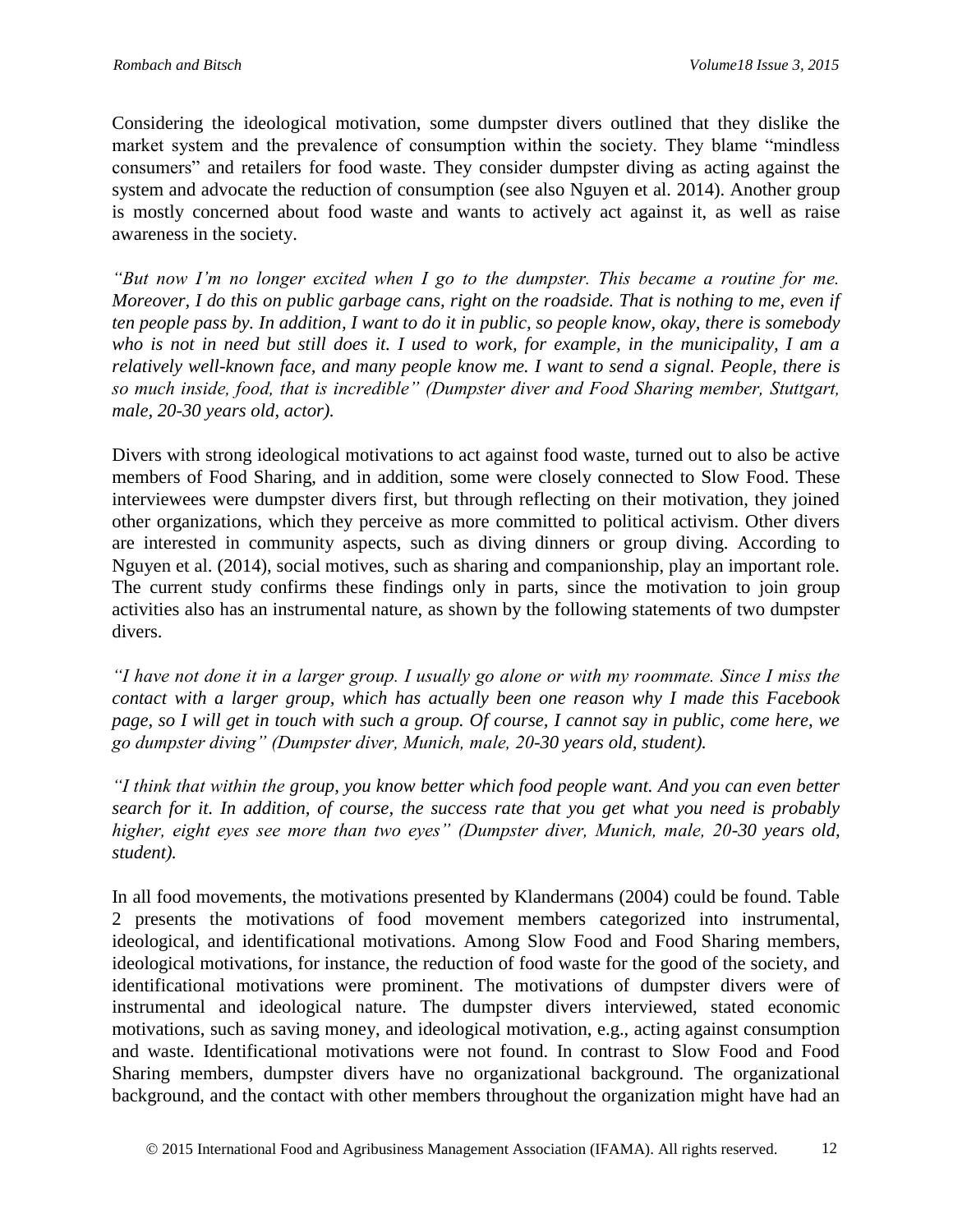influence on members' motivations. Instrumental motivations of Slow Food and Food Sharing members were rather of psychological nature, and did not include economic benefits.

| $\blacksquare$ and $\blacksquare$ . The contraction to participate in 100 $\alpha$ into remember |                                                                                           |                                                                         |                                                                                        |  |
|--------------------------------------------------------------------------------------------------|-------------------------------------------------------------------------------------------|-------------------------------------------------------------------------|----------------------------------------------------------------------------------------|--|
| <b>Food Movement</b>                                                                             | <b>Instrumental</b><br>motivations                                                        | <b>Ideological</b><br>motivations                                       | <b>Identificational</b><br>motivations                                                 |  |
| Slow Food                                                                                        | $\blacksquare$ Health<br>• Pleasure                                                       | Act against food waste<br>Concerns about<br>٠.<br>agricultural practice | • Promote food value and<br>commensality<br>• Be a part of Slow Food<br>activities     |  |
| Food Sharing                                                                                     | Not found                                                                                 | • Act against food waste                                                | $\blacksquare$ Promote food<br>commensality<br>• Be part of Food Sharing<br>activities |  |
| Dumpster diving                                                                                  | $\blacksquare$ Save money<br>Fulfilling a need<br>$\blacksquare$ Enjoyment<br>Stimulation | Act against the market<br>system<br>Consumption and waste               | Not found                                                                              |  |

**Table 2.** Motivations to participate in food movements

#### *Knowledge of Food Waste and Other Food Movements*

Knowledge related to food waste differs widely among members of the three movements. Slow Food and Food Sharing members explain the various causes of food waste within the supply chain. They mention the problem of standards and norms within food production, and discuss the usefulness of the-best-before date in retail. Further, they perceive the expectations of German consumers with regard to the availability of every product at any time as too high. They wish that supermarkets offered only seasonal and regional products. The aspect of product availability reveals anti-consumption tendencies (Nguyen et al. 2014). The desire for seasonal and regional products, reflects the goals of their organizations. The interviewees correctly identified that a substantial amount of food waste occurs on the household level, and furthermore a considerable amount of produce gets sorted out due to EU-norms on the agricultural production level. A German study estimates that 59% of the food waste occur on the household level, 7% are attributed to retail, 17 % to processing, and 17% to hospitals and other large scale consumers (Kranert et al. 2012, 184). This estimate excluded the production level.

The amount of food waste occurring in German agriculture is yet to be determined. A Swedish study aiming to quantify the amount of waste occurring in agricultural production identified the difficulties involved. One reason for the lack of data on the production level is that produce intended for the food industry can be affected by diseases and then will not be defined as food. In addition, produce remains in the field if the cost of harvest and other processing cannot be recovered (Eriksson 2012). The interviewees might have addressed the level of production, since they are familiar with agricultural production through their activities within the movement. In addition, interviewees provided detailed suggestions for the reduction of food waste on the household level and for the gastronomy sector. They suggested decreased sizes of meals, and a system that requires consumers to pay additional money for what they waste. Furthermore, they highlighted the importance of food knowledge and cooking skills. Interviewees believe that food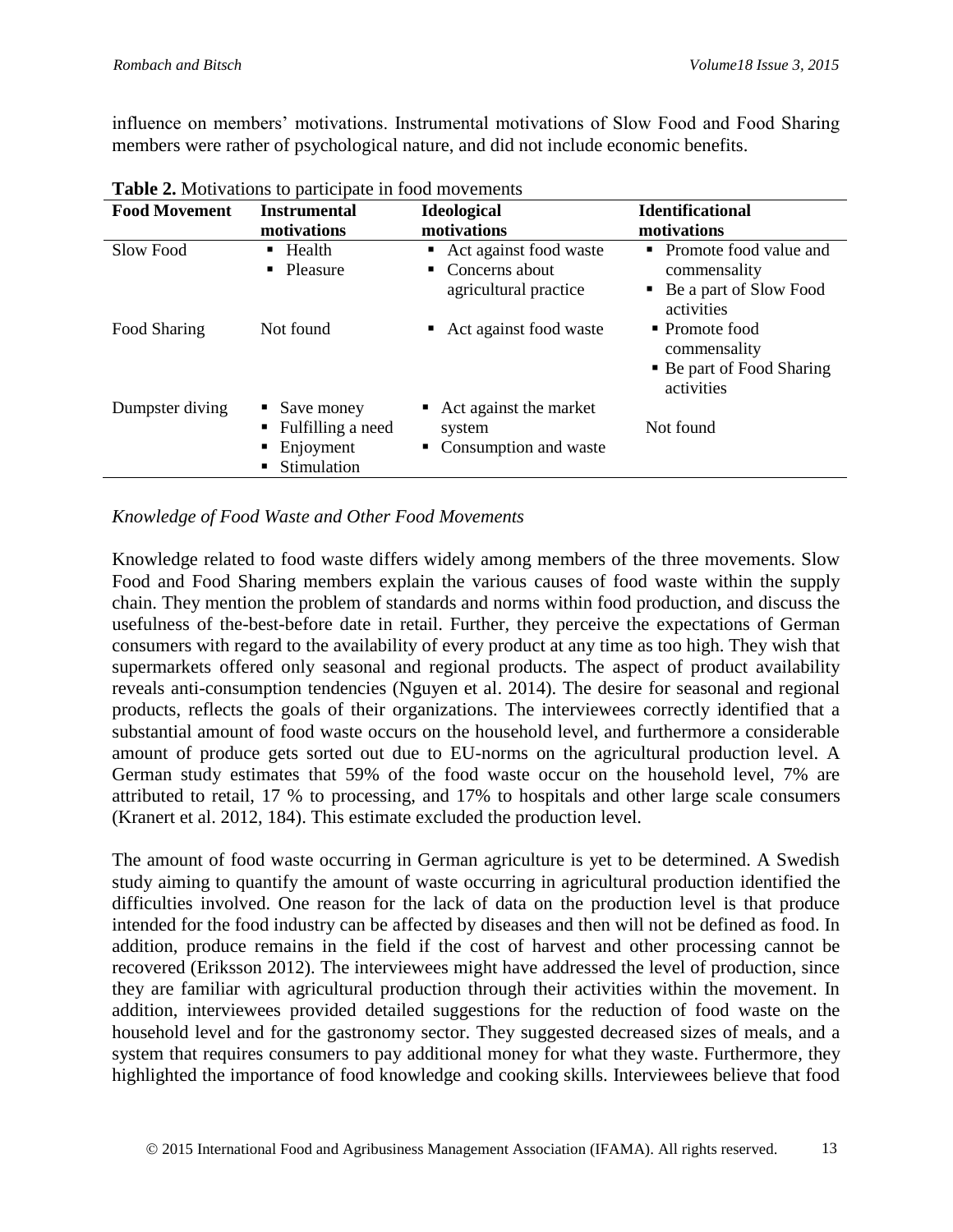is wasted on the household level, since people do not know how to cook fresh produce, or do not have time for cooking.

Slow Food and Food Sharing members are aware of each other as food movements, since they collaborate for certain events. Examples of other organizations that interviewees know are the German Farmers' Association and food banks. Both movements appreciate governmental campaigns with regard to food waste, but criticize that awareness is not enough; they ask for changes in policies. The knowledge of regular dumpster divers who are not also members of other food movements is mostly limited to the retail and the household level. They are neither aware of governmental campaigns nor of other food movements, such as Slow Food or Food Sharing. Only four of the five dumpster divers who are active members in Food Sharing and in contact with Slow Food have comprehensive knowledge on the topic. Since dumpster divers do not lack education, as many of them are students, the organizational background of Slow Food and Food Sharing may explain part of the knowledge gap.

#### *Activities to Reduce Food Waste*

Interviewees participate in and organize activities to reduce food waste within their movements. Slow Food members believe that their movement contributes to the reduction of food waste through public events. The events have both an educational and a social character. Particularly, Slow Food Youth members underline their activities to reduce food waste. Examples are "Eat ins", "Disco soup," and a yearly demonstration against food waste and current agricultural practices in Berlin, the German capital. The demonstration is organized during a well-known agricultural trade fair, the International Green Week, and therefore reaches many people and garners media attention. For "Disco soup", Slow Food Youth members collect vegetables from local growers that do not meet EU standards, in terms of their appearance. Slow Food Youth members and other people who join the event prepare and cook the vegetables together. The event is accompanied by disco music. With the event, Slow Food Youth members want to raise awareness that too much food is wasted in Germany, and that the produce that does not comply with standards is still a pleasant tasting meal. An "Eat-in" is a common dinner, where each member prepares food, and all dishes are shared among the participants. In addition, parts of the Eat-in can come from dumpsters or Food Sharing. This example shows that Slow Food Youth members are connected with other food movements.

Further Slow Food events are food markets, as well as, cooking with children, students, or adults. During these events, Slow Food members teach how to plan grocery shopping and meals, how to prepare fresh fruits and vegetables, and promote local food. Interviewees emphasize that they enjoy cooking and eating together, but that these events should prevent food waste. Slow Food members believe that if they pass on the knowledge how to plan shopping and teach cooking, less food will be wasted. In addition, Slow Food members consider their campaigns as an inspiration to society, and perceive them as a contribution to increased awareness of food waste.

Food Sharing members collect unmarketable food items, daily or weekly from markets or shops and offer them on online platforms. The platforms also serve as discussion forums. Interviewees emphasize further activities, for instance the installment of local spots. Spots are rooms or refrigerators, where shared food is open to the public. Their activities include cooking events,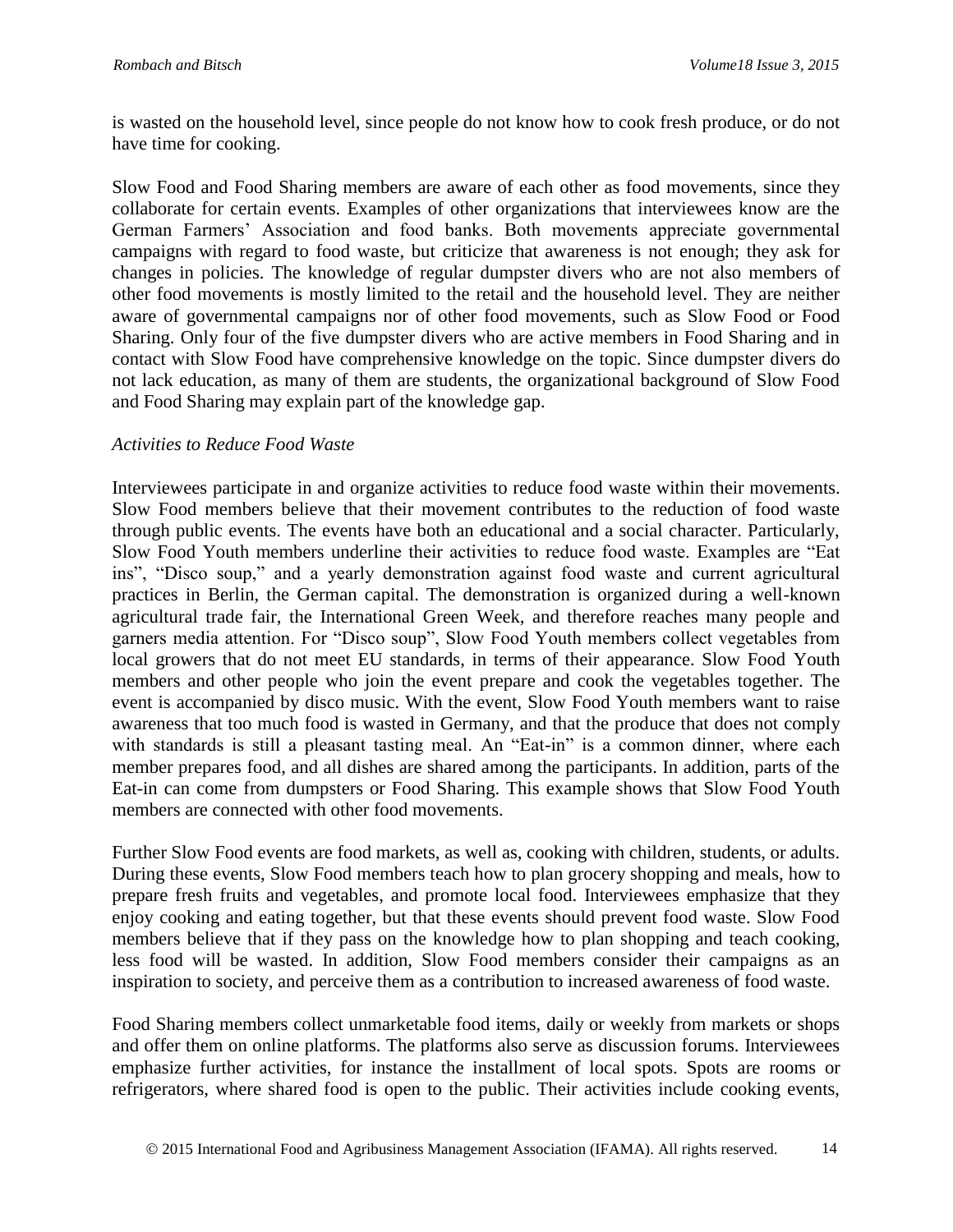where volunteers and guests prepare meals with the collected items. Interviewees note that part of the goals of the activities is to demonstrate the importance of food. Food Sharing members want to underline that the value of food cannot be reduced to its retail price. Part of the Food Sharing philosophy is to consider food as means of living.

*"No, it is free. That is give or take. Therefore, there is no exchange, everything works without any money. In addition, of course, and there is not a direct swap. This is also an important factor in food sharing, that we want to exclude food from all exchange factors, especially money. We just want to bring back the ideological value of food. And that's it. For example, if you throw away an apple, you do throw away only the value of the good, 60 or 80 cents. However, you throw away this apple, with all its resources, with labor, with transportation costs, and so on. The apple was watered and fertilized and automatically all this goes to the bin. Moreover, this we want to put into the spotlight, food is a mean of living. And this is actually one of the most important tasks of Food Sharing. That is why, even if you take from somewhere, you need not give back. It is for the cause that food is saved" (Food Sharing member, Stuttgart, male, 20-30 years old, actor).*

Some dumpster divers emphasize the benefits and disadvantages of the activity itself, and underline the communal aspects of the activity. Other divers see their activity as a contribution to reduce food waste, and as a measure, which increases awareness within the society. Group divers report on joint cooking afterwards. Furthermore, divers share surplus items through social networks and the Food Sharing website. Similar as reported by Nguyen et al. (2014), dumpster divers clean food in order to wash away the stigma of their activities, or simply for hygienic reasons. Some interviewees report to fear diseases or the reaction of their closest social environment. The divers stated that they would not offer food coming from a dumpster to anyone without telling them. While motivations to dumpster dive are generally of an instrumental nature, which implies self-centered motivations, divers act social among each other. Interviewees reported that they let people in need take the food items from the dumpster before they help themselves.

Considering the activities of the three movements, they raise public awareness and contribute to the reduction of food waste on a small scale. Still, the effectiveness needs to be questioned, considering the extent of the problem. Besides the activities to reduce food waste, an important activity in all movements is the sharing of food.

#### *Food Movement Activities in the Context of Fostering Change*

As outlined by James and Van Seeters (2014), the desire for change is a defining characteristic of a social movement, and activities aim to foster change. Therefore, the typology of Den Hond and De Bakker (2007) is applied to activities of Slow Food, Food Sharing, and dumpster diving (see Figure 2).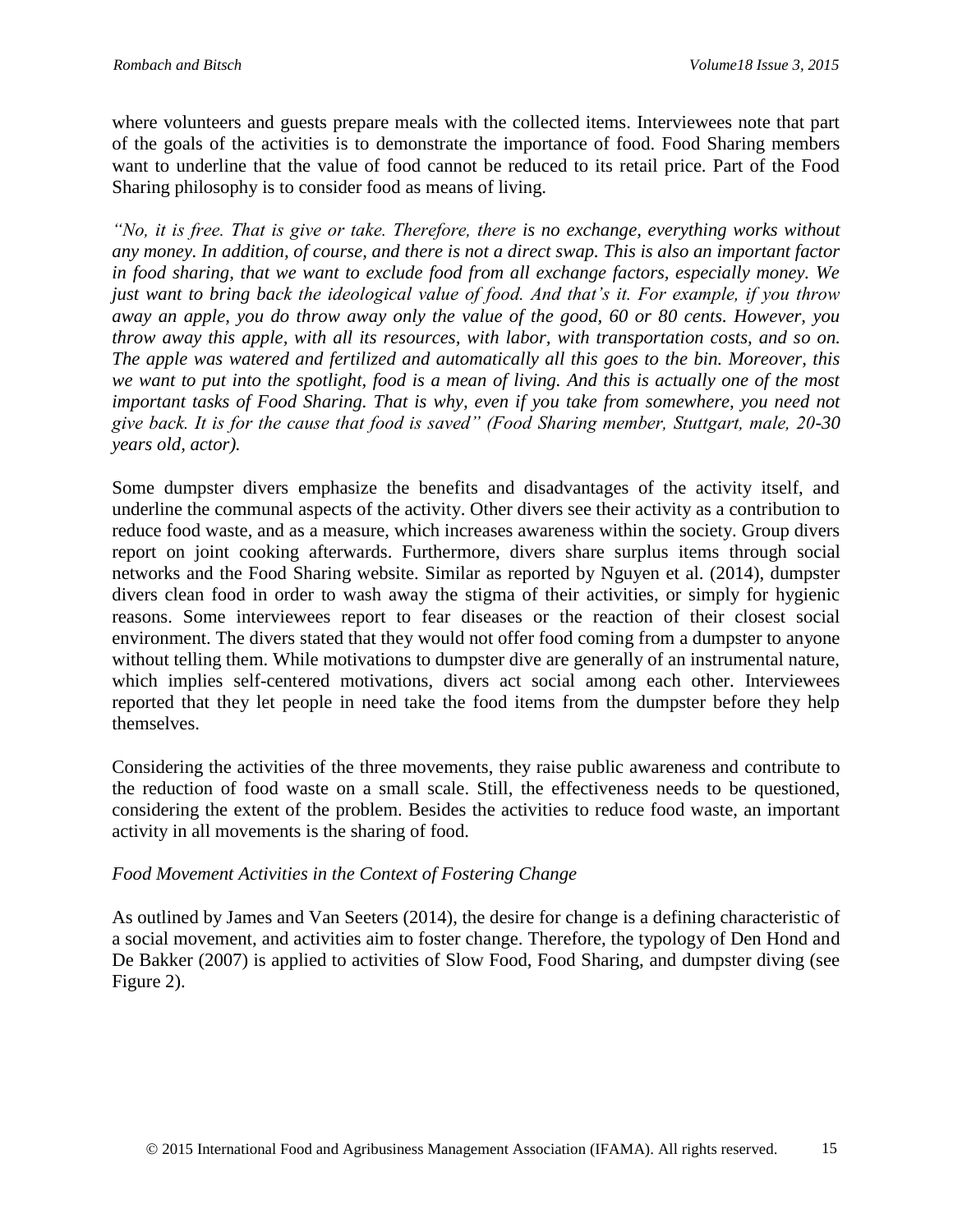

Figure 2. Tactics to Foster Change in German Food Movements

Slow Food members use material gain as tactics to foster change in the society. Interviewees prefer small-scale, local food providers over others, which is a form of "buycott." Slow Food relies on collaboration with other food movements, e.g., Food Sharing, as well as cooperation with governmental authorities. Furthermore, Slow Food members volunteer at events or other organizational activities, which is a form of symbolic gain. Symbolic damage may occur as a side effect of their public campaigns, and is one of the goals of the annual demonstrations in Berlin.

Similarly, Food Sharing members prefer local food and avoid global food retail chains. In that regard members even note that the activities within their organization strongly influence their actions in a private context. Members identify themselves with the organization and value it. Accordingly, they adjust their behavior and values towards the organization's philosophy.

*"I try to buy in small shops. In small health food stores or where I know that they produce locally. If I need a loaf of bread, then I go to the bakery"* (Food Sharing member, Munich, female, 20-30 years old, student).

*"I told my friends not to give me anything material for my birthday or for Christmas. Just something to eat or drink"* (Food Sharing member, Hamburg, female, 20-30 years old, nurse).

Moreover, Food Sharing as an organization collaborates with Slow Food, which also represents material gain. Both organizations have similar goals, and partly support each other's activities. For example, Food Sharing members help to collect food from farmers and retailers for events such as "Disco soup". As outlined by Den Hond and De Bakker (2007) volunteering belongs to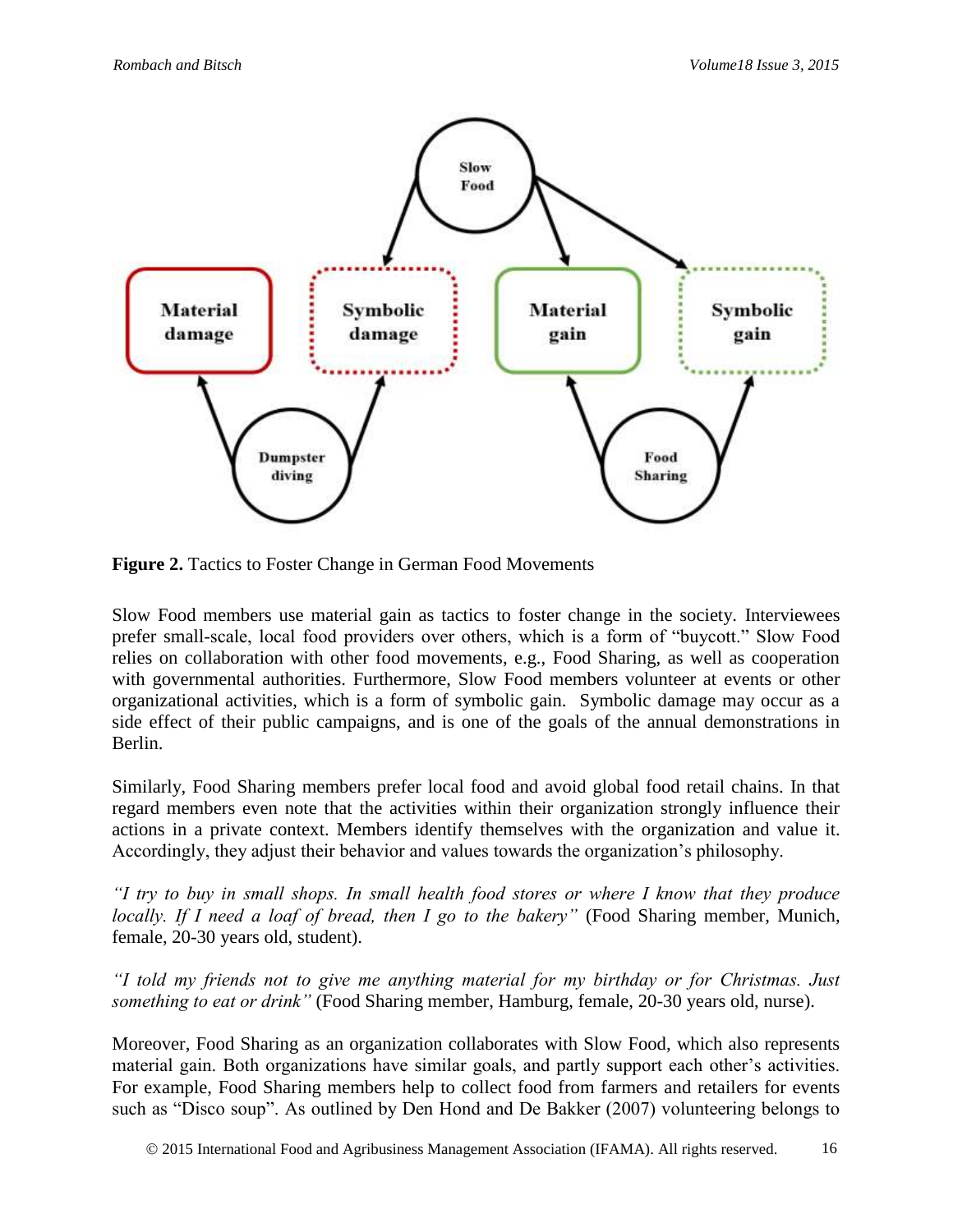the tactics of symbolic gain. With respect to Food Sharing, this is a very dominant tactic of the movement. Since Food Sharing strives to be independent from financial means, members volunteer for the organization and are involved in events and activities without financial compensation. Food Sharing does not use symbolic or material damage as tactics to foster change.

In contrast, dumpster divers cause symbolic damage and, at the same time, material damage. This is due to the nature of the activity and can be explained by the individuals' motivations to dumpster dive. Since the motivations of regular dumpster divers who are not also members of Food Sharing are more self-centered, and of an instrumental nature, dumpster divers have little interest in collaboration with other food movements. This could explain the absence of any forms of gain as tactics. In addition, the lack of an organizational background might be another explanation why forms of gain were not found. By taking food items from dumpsters, the divers believe to move outside the market economy. Their actions can also be framed as a boycott of regular shops. In this interpretation, dumpster diving is not only a practical activity to reduce food waste. According to Nguyen et al. (2014), dumpster divers view the current society as too strongly focused on consumption. Therefore, their activities have to be conceived as form of protest against a consumer society.

Comparing the activities of the three movements, it is noticeable that different from the dumpster diving movement, Slow Food and Food Sharing do not use material damage as a tactic to foster change. Since Slow Food and Food Sharing are movements that are still growing, and desire to increase membership numbers and acceptance within the society, material damage does not appear as an appropriate tactic, since it would reduce the reputation of the organizations. With respect to symbolic damage, it must be considered that Food Sharing is a rather young movement. It is still establishing membership and structure, and fully relies on volunteers. The organization does not have the financial background and capacities to organize campaigns and demonstrations to use symbolic damage as a tactic.

Material gain in the context of Slow Food and Food Sharing refers to the activities of the organizations. Since interests and activities of both organizations are overlapping, a collaboration is of value for both organizations. "Buycott", as a further tactic of material gain, is rather related to individual members' choice than to the entire organization. However, since the organizations' philosophy might influence this choice, it is present for both Slow Food and Food Sharing members interviewed. With respect to the adaption of symbolic gain as a tactic, both, Slow Food and Food Sharing members volunteer for their organization. By considering the organizational model and the organizational philosophy of Food Sharing, it becomes obvious why members volunteer, because Food Sharing aims to become an organization independent of financial inputs. Therefore, they have adopted symbolic gain as a tactic. The Slow Food philosophy is rather the opposite. The valuation of Slow Food products and services is reflected in prices. Consequently, members are asked to pay membership dues. However, members also volunteer. This activity reflects the importance of the organizational goals and the members' desire to accomplish change.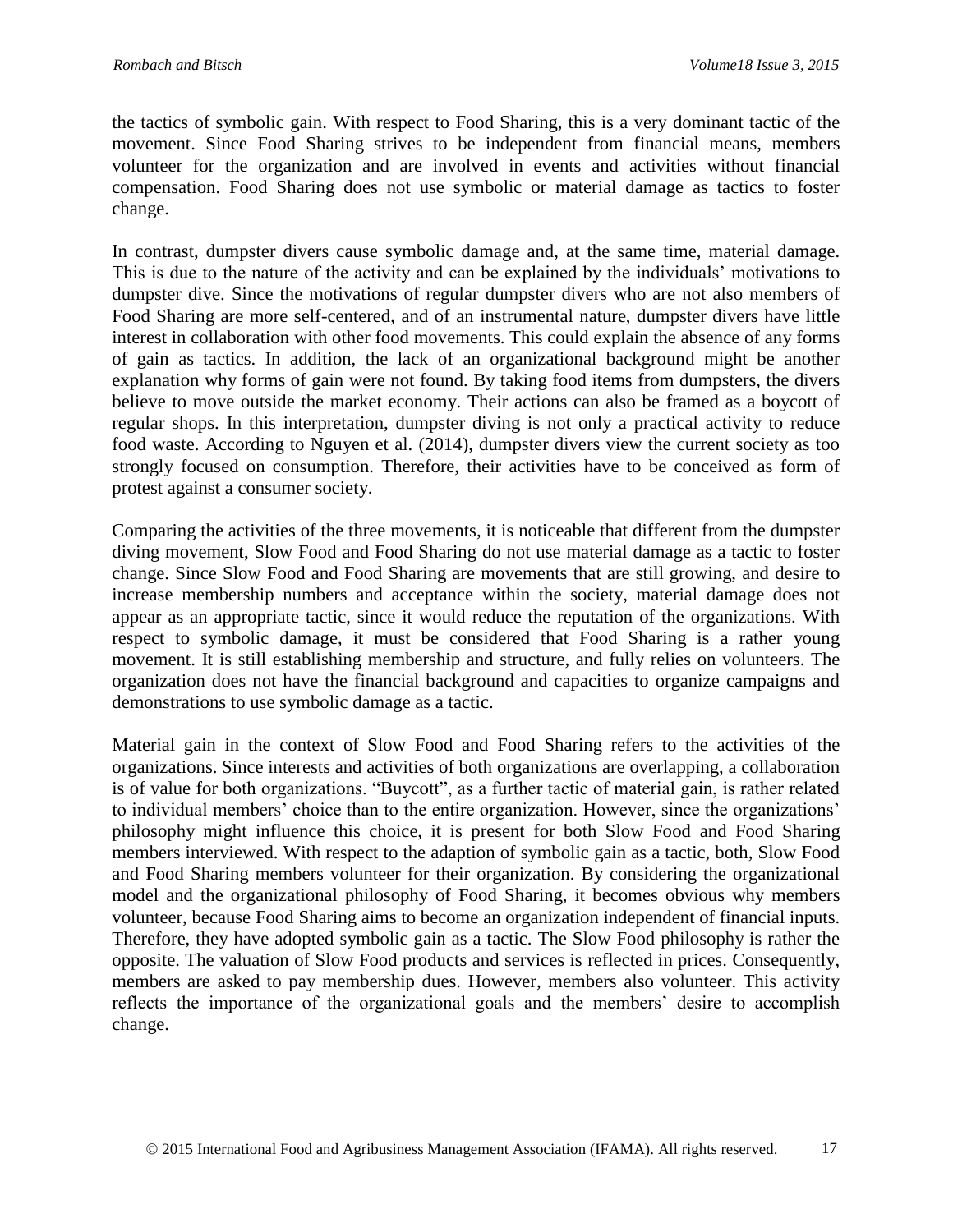### **Conclusions**

Results underline a strong social component in the activities of German food movements. All movements strive to raise awareness of food waste and aim to reduce it. Their activities are a form of social happenings, which fulfill the needs of the members. At the same time, the activities are a form of activism that fosters change in accordance with the movements' goals. All movements show tendencies of anti-consumption. This also indicates that alternative consumption groups are gaining influence in Germany.

Marketing managers should not ignore food movement members as consumer target groups. Slow Food and Food Sharing members seem to be highly educated consumers who do not wish to share mainstream trends. In order to address these consumers' wishes, marketing strategies that positively emphasize the unique appearance of fruits and vegetables could be a solution. Austrian and Swiss marketing campaigns, such as "Weirdo" and "Unique" (ZEIT 2015; COOP 2015, REWE 2015) can provide an orientation. In both cases, retail chains included misshaped produce in their assortment, and the shelves with those products found acceptance among consumers. In 2015, the Swiss retail chain COOP extended this part of their assortment (COOP 2015). A similar strategy might be promising to retailers in other countries, since it could contribute to a more positive image. An indication of the acceptance of this kind of produce, as an additional food segment in German food retail, are successful startups, such as "Ugly Fruits – the shop for special fruits," which exclusively sells misshaped produce (Federal Ministry of Food and Agriculture 2015).

Alternatively, growers could sell their fresh produce not meeting EU standards as processed products via farm sales. For example, drinks and jams can depict the appearance of the misshaped produce on the packaging. In this way, the products might attract consumers favoring local produce and also children. Alternatively, growers could market the product with a marketing strategy, emphasizing that the ingredients are products that would have been wasted since they do not comply with norms.

Furthermore, politicians might consider adjusting laws and regulations with respect to food waste. Regulations that encourage the donation of unmarketable food items to social organizations would support people in need and spare them from having to rely on practices such as dumpster diving. In an effort to reduce food waste, the government could focus on providing unequivocal information to food retailers that donating unmarketable food items to charitable organization does not constitute an act of unfair hindrance (see the Act against Restrains of Competition §20(4), German Federal Law Gazette), since this is still misunderstood by some retailers.

In addition, the best-before-date requires critical reflection. In order to avoid food waste, consumers must understand that the best-before-date is not an expiration date. For retailers, the best-before-date is a critical point, since offering food items passed the best-before-date might not be in line with the quality expectations of consumers. A further aspect concerning the Act against Restrains of Competition §20(4) requires evaluation. §20(4) prohibits discrimination and unfair hindrance among German food retailers. The sale of food products below the price of purchase (see §2(2) of the German Food and Feed Code) is sanctioned. Similar to other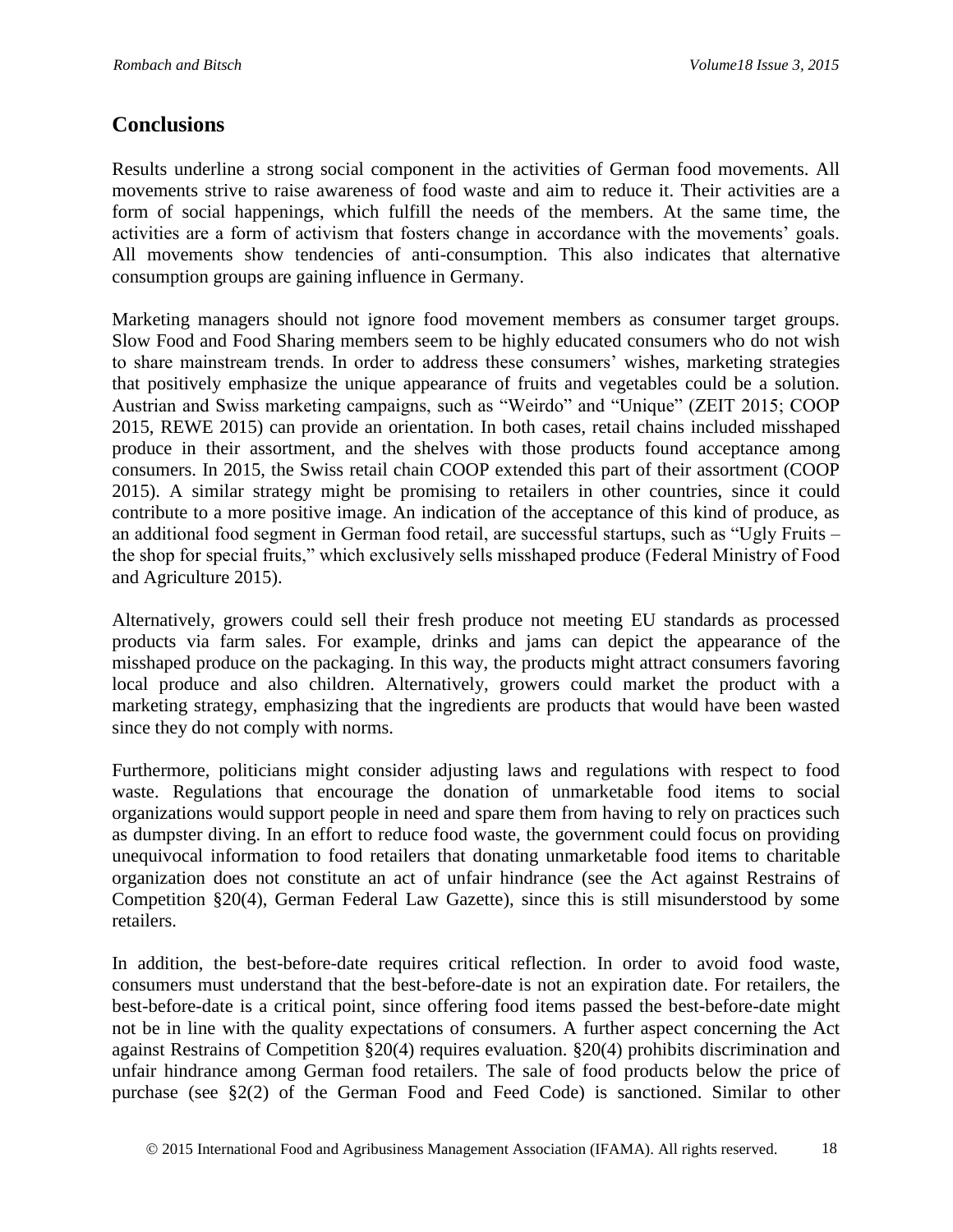European countries, such as Switzerland and Norway, German retailer could be allowed to offer food products near to the best-before-date at a reduced price. This might be a reasonable strategy for retailers to reduce food waste, and to avoid drastic changes in regulation, as have currently been enacted in France. In May 2015, the French parliament implemented an amendment regarding food waste in the French food retail sector. Retailers are not permitted to discard food items. They have to provide the products for further utilization, for instance animal feed and other agricultural purposes. Stores with a size of 400 square meters and above, must support educational or charitable institutions with the food items that could not be sold (New York Times 2015).

With respect to the alternative use of food waste, Food Sharing could consider a more intensive exchange with food banks. As found in this study, as well as by Eikenberry and Smith (2005), low-income groups, such as homeless people, rely on dumpster diving in order to sustain their living. Cooperation between both organizations could help to prevent food waste and to support people in need.

Considering the movements' strategies to contribute to the reduction of food waste, a change in the focus of actions could be beneficial. The majority of activities are small scale, while the bigger picture of the problem remains untouched. Accordingly, Slow Food and Food Sharing, as food movements with an organizational background, could cooperate even more actively. Both organizations share common goals, and apparently, their members share motivations and interests. Joint events with a focus on prevention of food waste and education could take place. Since Food Sharing members already support events such as "Disco soup", they could also be part of events, where students and children learn how to cook and avoid food waste. Food Sharing members would enrich these activities with their practical knowledge and experience.

Through cooperation, both movements would reach larger audiences. Moreover, a collaboration between Slow Food, Food Sharing, and the Federal Ministry of Food and Agriculture could increase the awareness of food waste in Germany. The bundled skills of both movements to reach people and to raise awareness could be an asset to official campaigns and other measures to reach the public. The activities of the movements and using members' experiences could help develop authentic media and awareness campaigns.

Further research will investigate the process of change in food movements more deeply. A focus can be set on how individual members in food movements contribute to change within the movement and vice versa, how the organization contributes to change of the individual members. A comparison between Slow Food and Food Sharing seems promising, since both movements share an organizational background and there are some similarities with respect to their activities and concerns.

## **Acknowledgements**

The authors thank Amelie Nellen and Matthias Salomon for their contributions to data collection and interview transcription. This work was supported by the German Research Foundation (DFG) and the Technische Universität München within the funding programme Open Access Publishing.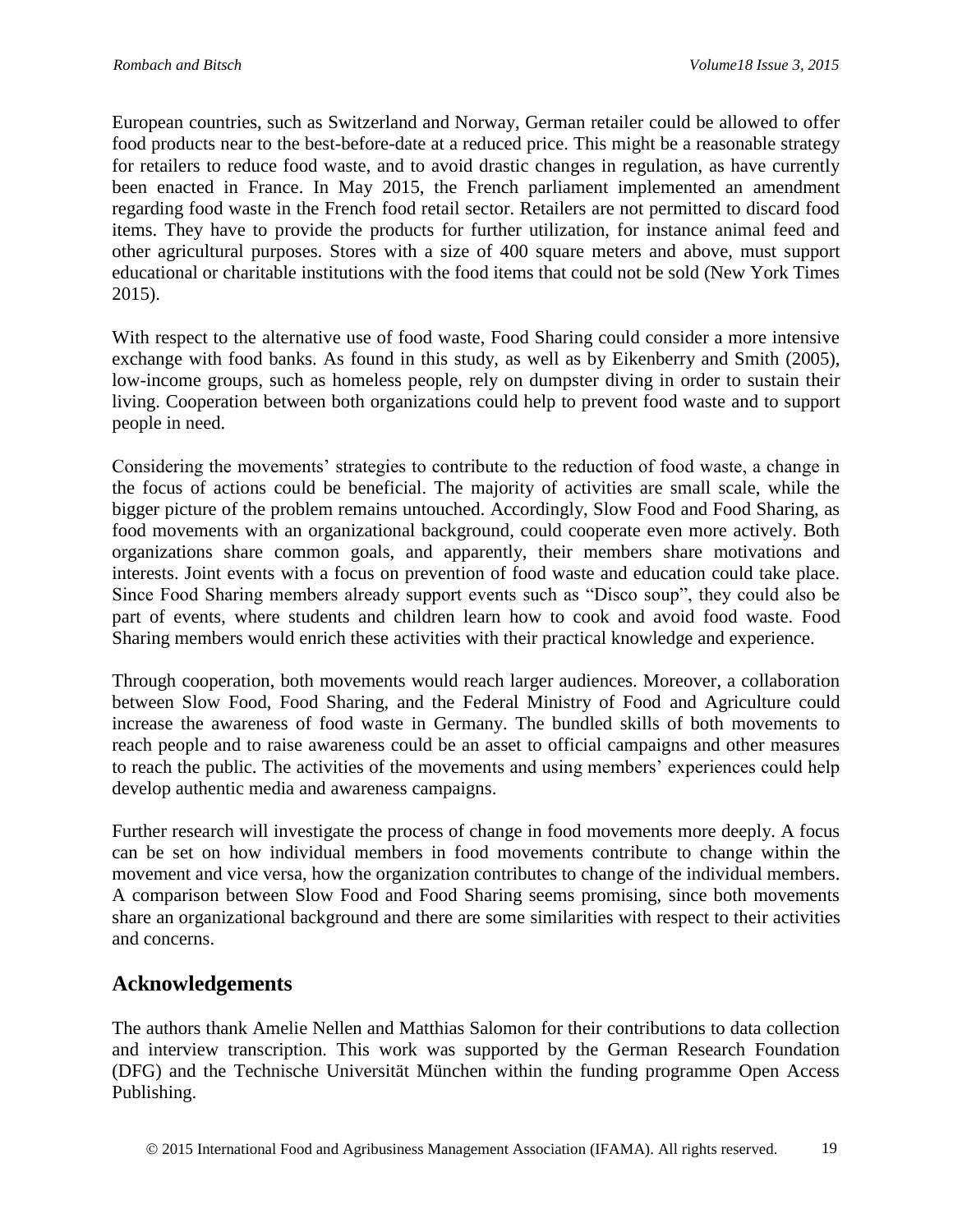### **References**

Allen, N.J. and J.P Meyer. 1990. The measurement and antecedents of affective, continuance and normative commitment to the organization. *Journal of Occupational Psychology* 63 (1): 1-18.

- Belk, R. 2014. You are what you can access: Sharing and collaborative consumption online. *Journal of Business Research* 67 (8): 1595-1600.
- Bitsch, V. 2005. Qualitative research: A grounded theory example and evaluation criteria*. Journal of Agribusiness* 23 (1): 75-91.
- Bitsch, V. and E.K. Yakura. 2007. Middle management in Agriculture: roles, functions, and practices. *International Food and Agribusiness Management Review* 10 (2): 1-28.
- Chrzan, J. 2004. Slow Food: What, why and to where? *Food, Culture and Society* 7 (2): 117-132.
- COOP. 2015. Unique. Small individuals on the fruit and vegetable shelves [in German]. Online: http://www.coop.ch/pb/site/common2/node/80607266/Lde/index.html [accessed July 12, 2015].
- Den Hond, F. and F. De Bakker. 2007. Ideologically motivated activism: How activist groups influence corporate social change activities. *Academy of Management* 32 (3): 901-924.
- Edwards, F. and D. Mercer. 2007. Gleaning from gluttony: An Australian youth subculture confronts the ethics of waste. *Australian Geographer* 38 (3): 279-96.
- Eikenberry, N. and C. Smith. 2005. Attitudes, beliefs, and prevalence of dumpster diving as a means to obtain food by Midwestern, low-income, urban dwellers. *Agriculture and Human Values* 22 (2): 187–202.
- Eriksson, M. 2012. Retail food wastage. A case study approach to quantities and causes. Online: http://pub.epsilon.slu.se/9264/1/eriksson\_m\_121126.pdf [accessed July 20, 2015].
- Federal Ministry of Food and Agriculture. 2015. Food that we buy is wasted. Too, good for the bin. Ugly fruits, even with some damages, attractive, healthy and tasty [in German]. Online: https:// www. Zu gut fuer die tonne.de/neuigkeiten/beispielhaft/artikel/uglyfruits-trotz-kleiner-macken-schoen- gesund- und -lecker/[accessed July 16, 2015].
- Fernandez, K.V., A.J. Brittain and S.D. Bennett. 2011. Doing the duck: Negotiating the resistantconsumer identity. *European Journal of Marketing* 45 (11/12): 1779-1788.
- Food Sharing. 2015. Food Sharing. Share food instead of wasting it [in German].Online: https://foodsharing.de [accessed June 29, 2015].
- Frost, W. and J. Laing. 2013. Communicating persuasive messages through slow food festivals. *Journal of Vacation Marketing* 19 (1): 67-74.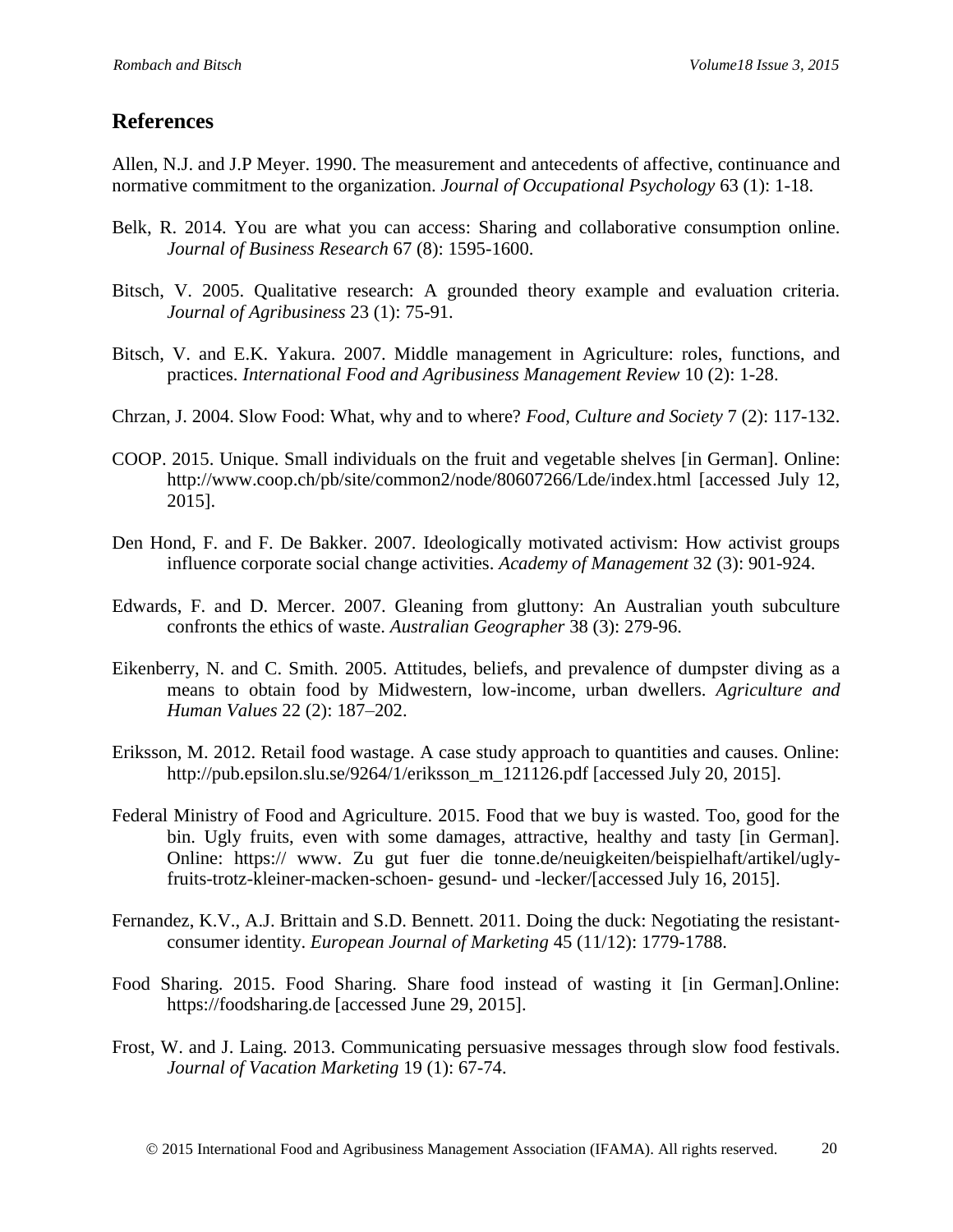- Ganglbauer, E., G. Fitzpatrick, Ö. Subasi and F. Güldenpfennig. 2014. Think globally, act locally: A case study of a free Food Sharing community and social networking. In: Proceedings of the 17th ACM Conference on Computer Supported Cooperative Work & Social Computing (CSCW '14), ACM, February, 15- 19, New York, USA.
- Gaytan, M.S. 2003. Globalizing the local: Slow Food and the collective imaginary. In: Proceedings of the annual meeting of the American Sociological Association, August, 16, Atlanta, USA.
- Germov, J. and L. Williams. 2008. A qualitative study of Slow Food in Australia. In: Proceedings of the Annual Conference of the Australian Sociological Association (TASA): Re-imagining Sociology, December, 2-5, Melbourne, Australia.
- Germov, J., L. Williams and M. Freij. 2011. Portrayal of the Slow Food movement in the Australian print media: Conviviality, localism and romanticism. *Journal of Sociology* 47  $(1): 89-106.$
- Gustavsson, J., C. Cederberg, U. Sonesson, R. van Otterdijk and A. Meybeck. 2011. Global food losses and food waste. Extent, causes and prevention. Study conducted for the International Save Food Congress at Interpack 2011, Düsseldorf, Germany; Food and Agricultural Organization of the United Nations: Rome, Italy.
- Hsieh, H.F. and S.E. Shannon. 2005. Three approaches to qualitative content analysis. *Qualitative Health Research* 15 (9): 1277-1288.
- James, P. and P. Van Seeters. 2014*. Globalization and politics, volume II: Global social movements and global civil society*. London, Sage.
- Jones, P., P. Shears, D. Hillier, D. Comfort and J. Lowell. 2003. Return to traditional values? A case study of Slow Food. *British Food Journal* 105 (4/5): 297-304.
- Kera, D. and N.L. Sulaiman. 2014. FridgeMatch: Design probe into the future of urban food commensality. *Futures* 62 (Part B): 194-201.
- Klandermans, B. 2004. The demand and supply of participation: Social-psychological correlates of participation in social movements. In: Snow, D.A., S.A. Soule and H. Kriesi (Eds.), *The Blackwell Companion to Social Movements* (pp. 360-379). Oxford: Blackwell Publishing.
- Kranert, M., G. Hafner, J. Barabosz, H. Schuller, D. Leverenz, A. Kölbig, F. Schneider, S. Lebersorger, and S. Scherhaufer. 2012. Determination of food waste amounts and suggestions for reduction of the waste rate for food in Germany [in German]. Institute for Sanitary Engineering, Water Quality and Solid Waste Management (ISWA), Stuttgart.
- Laudan, R. 2004. Slow Food, the French terroir strategy, and culinary modernism. An essay review*. Food, Culture and Society* 7 (2): 133-149.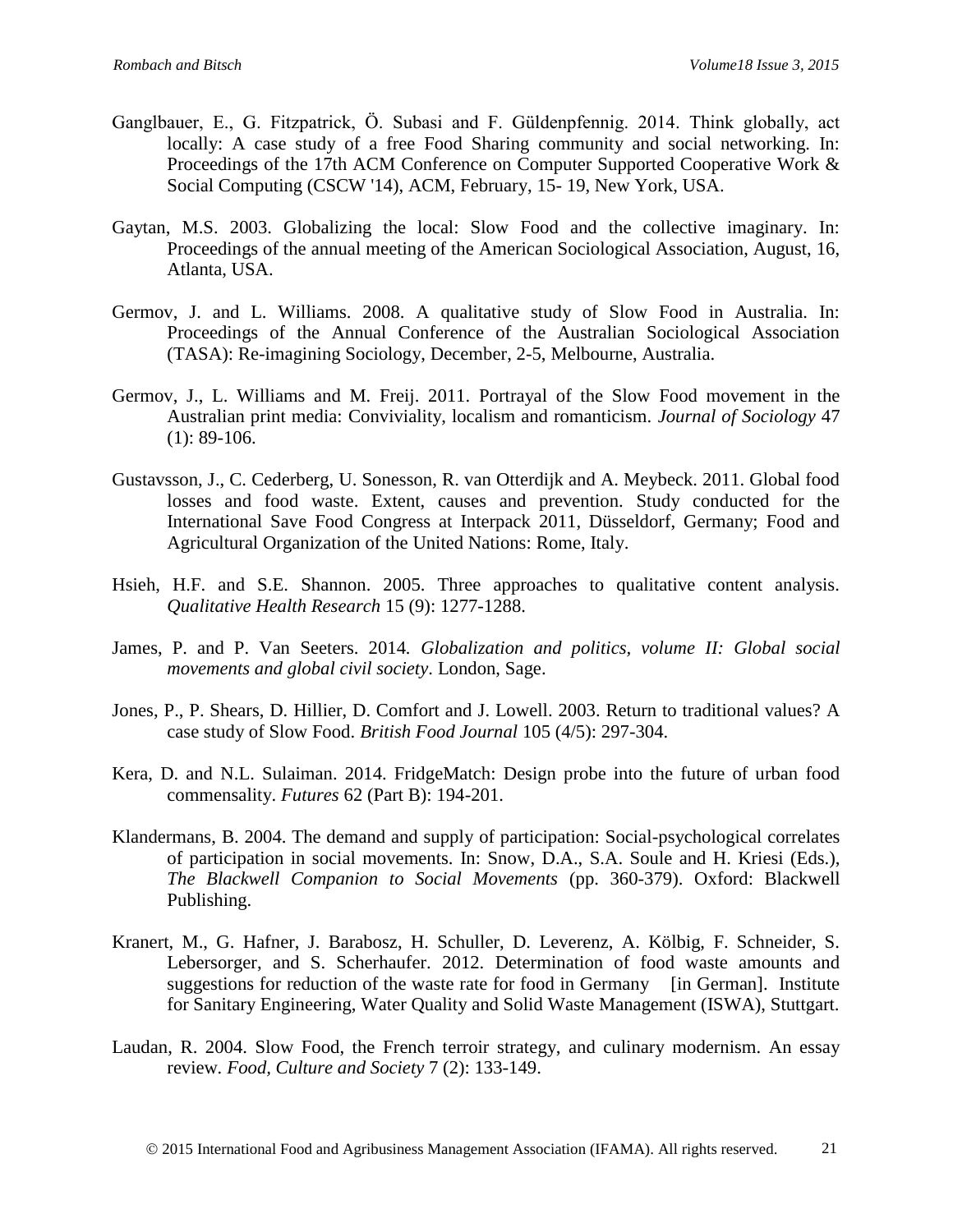- Lebersorger, S. and F. Schneider. 2014. Food loss rates at the food retail, influencing factors and reasons as a basis for waste prevention measures. *Waste Management* 34 (11): 1911- 1919.
- Leitch, A. 2003. Slow food and the politics of pork fat: Italian food and European identity*. Ethnos* 68 (4): 437-462.
- Lubeck, J. 2014. Food Sharing There are many ways, to avoid food waste. *DIE WELT* [in German]. Online: http://www.welt.de/regionales/hamburg/article132545750/Viele-Wege-Lebensmittel-nicht-zu-verschwenden.html [accessed January 12, 2015].
- Neves, M.F., V.G Trombin and R.B. Kalaki. 2013. Competitiveness of the orange juice chain in Brazil. *International Food and Agribusiness Management Review* 16 (4): 141-158.
- New York Times. 2015. France cracks down on food waste by supermarkets. Online: http://www.nytimes.com/aponline/2015/05/22/world/europe/ap-eu-france-supermarketwaste.html?\_r=0 [accessed July 16, 2015].
- Nguyen, H.P., S. Chen and S. Mukherjee. 2014. Reverse stigma in the freegan community. *Journal of Business Research* 67 (9): 1877–1884.
- Noack, E.M, F. Hoffmeister and R. Marggraf. 2014. Food utilization desirable, but dumpster diving forbidden? In: Proceedings of 24th Annual Conference of the Austrian Society of Agricultural Economics, September, 25-26, Vienna, Austria.
- Olson, M. 1965. The logic of collective action: Public goods and the theory of groups*.* Cambridge, MA: Harvard University Press.
- REWE 2015. Green products: Weirdo. The variety of nature [in German]. Online: https://www.rewegroup.at/Nachhaltigkeit/Gr\_ne\_Produkte/Wunderlinge/rg\_Content.aspx [accessed July 16, 2015].
- Ryan, R.M. and E.L. Deci. 2000. Intrinsic and extrinsic motivations. Classic definitions and new directions. *Contemporary Educational Psychology* 25 (1): 54-67.
- Sassatelli, R. and F. Davolio. 2010. Consumption, pleasure and politics. Slow Food and the politico-aesthetic problematization of food. *Journal of Consumer Culture* 10 (2): 202- 232.
- Slow Food. 2015. Food waste. Online: http://www.slowfood.com/international/164/food-waste# [accessed January 12, 2015].
- ZEIT. 2015. Food: Vegetables, young, and wild [in German]. Online: http://www.zeit.de/ wirtschaft / 2013-11/lebensmittel-normen-edeka [accessed July 16, 2015].